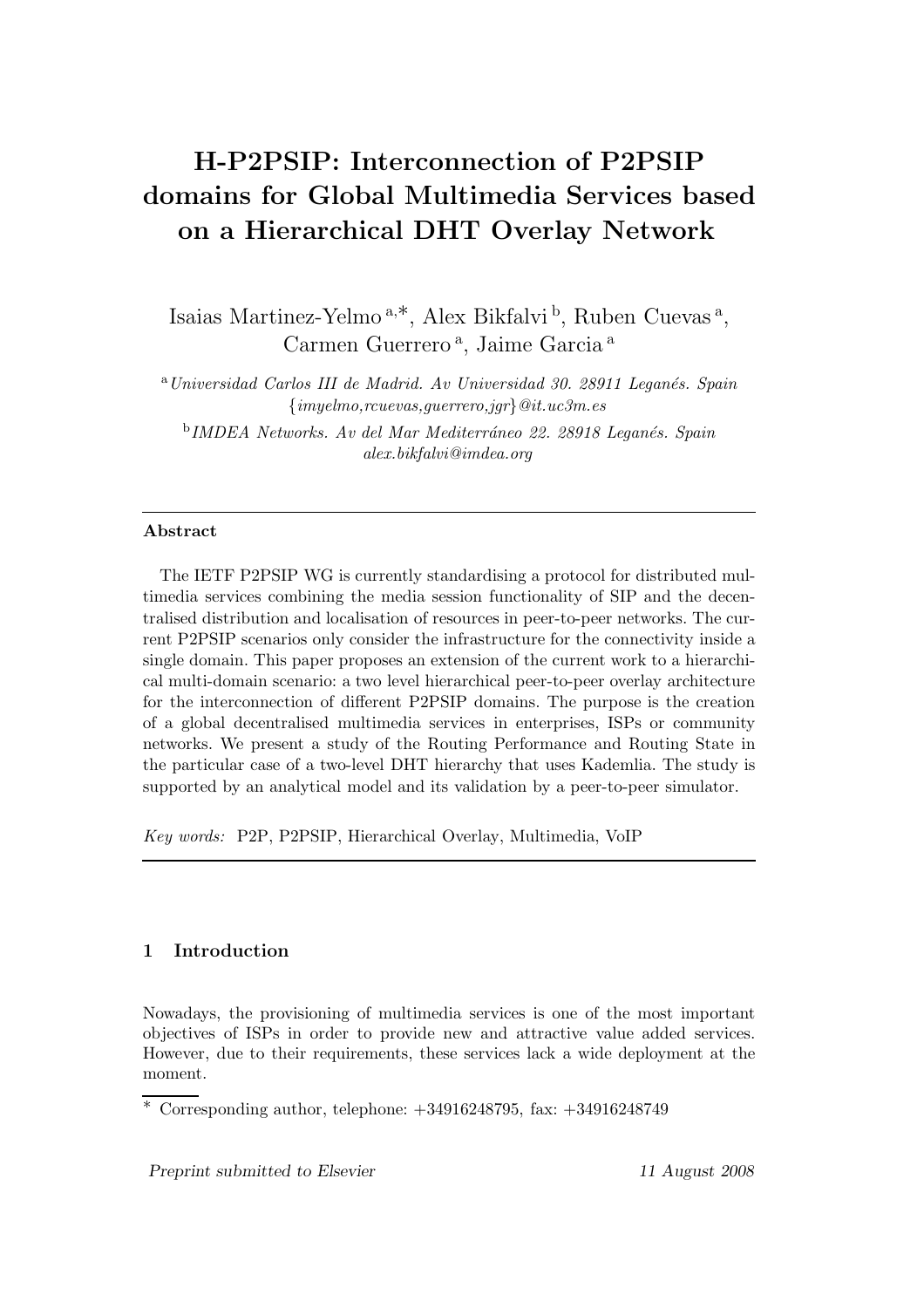Although some applications like  $\text{Skype}^1$  [1], [2], [3] are really successful, they are not easy to design and implement. In spite of the fact that the Session Initiation Protocol (SIP) [4] has been developed and standardised for this purpose, it has an important constraint: it depends on central infrastructures. This is a problem in some scenarios where it is not feasible to place a server based infrastructure.

On the other hand, it is expected that in the near future, handheld devices will support more multimedia services. Considering that the number of multimedia terminals is expected to increase in a high proportion with respect to the total number of mobile devices, scalability problems could exist because a central entity would not be able to manage such a large number of terminals. However, it could be argued that the computational power of handheld devices is limited and they could not support P2PSIP. Nevertheless, if it is considered that year-by-year handheld devices increase their capabilities (according to the Moore's Law), we can suppose that these devices would have the necessary capabilities to support the P2PSIP protocol. In any case, since the cost of computational power cannot be ignored and the resources needed for a terminal must be limited as much as possible, a decentralised architecture as lightweight as possible is necessary. Furthermore, there is another key point for the development of a decentralised architecture: the proliferation of community networks is imposing a solution that is easy to manage. This is difficult to achieve in a centralised topology for administrative reasons. By contrast, peerto-peer overlay networks are flexible enough to support the dynamic environment of community networks without a central entity.

Although there are many solutions to support decentralised multimedia services, the new approach of the IETF P2PSIP<sup>2</sup> Working Group is gaining supporters. P2PSIP [5] defines a peer-to-peer overlay-based solution that facilitates a decentralised architecture. It is expected to standardise a flexible protocol [6] able to support most of the existing peer-to-peer networks. The key concept of this solution is to provide a protocol that allows the implementation of any DHT overlay network like Kademlia [7], Chord [8] or Content Addressable Network (CAN) [9]. However, the design of this protocol does not consider yet the possibility of interconnecting different P2PSIP domains in order to provide services between them. Our proposal, called Hierarchical-P2PSIP (H-P2PSIP) and illustrated in Fig. 1, creates a hierarchical topology where different P2PSIP domains deploy their own overlay network and they get interconnected through an Interconnection Overlay. The nodes forming this Interconnection Overlay are peers with extra capabilities from each domain, called super-peers. In order to have inter-domain connectivity, every domain must have at least one super-peer. When a peer searches for a resource (an item, service or reference) if the resource is not in the same domain, the peer performing the search will ask its super-peer to route the query to the appropriate P2PSIP domain. To support both inter and intra-domain P2PSIP routing, we use a Hierarchical ID formed by a Prefix ID for the routing in the Interconnection Overlay and a Suffix ID for the routing in each P2PSIP domain.

Some of the advantages of this architecture are the network isolation and the improved scalability that are intrinsic to the hierarchical architectures [10]. A potential

 $\frac{1 \text{ http://www.skype.com}}{}$ 

<sup>2</sup> http://www.p2psip.org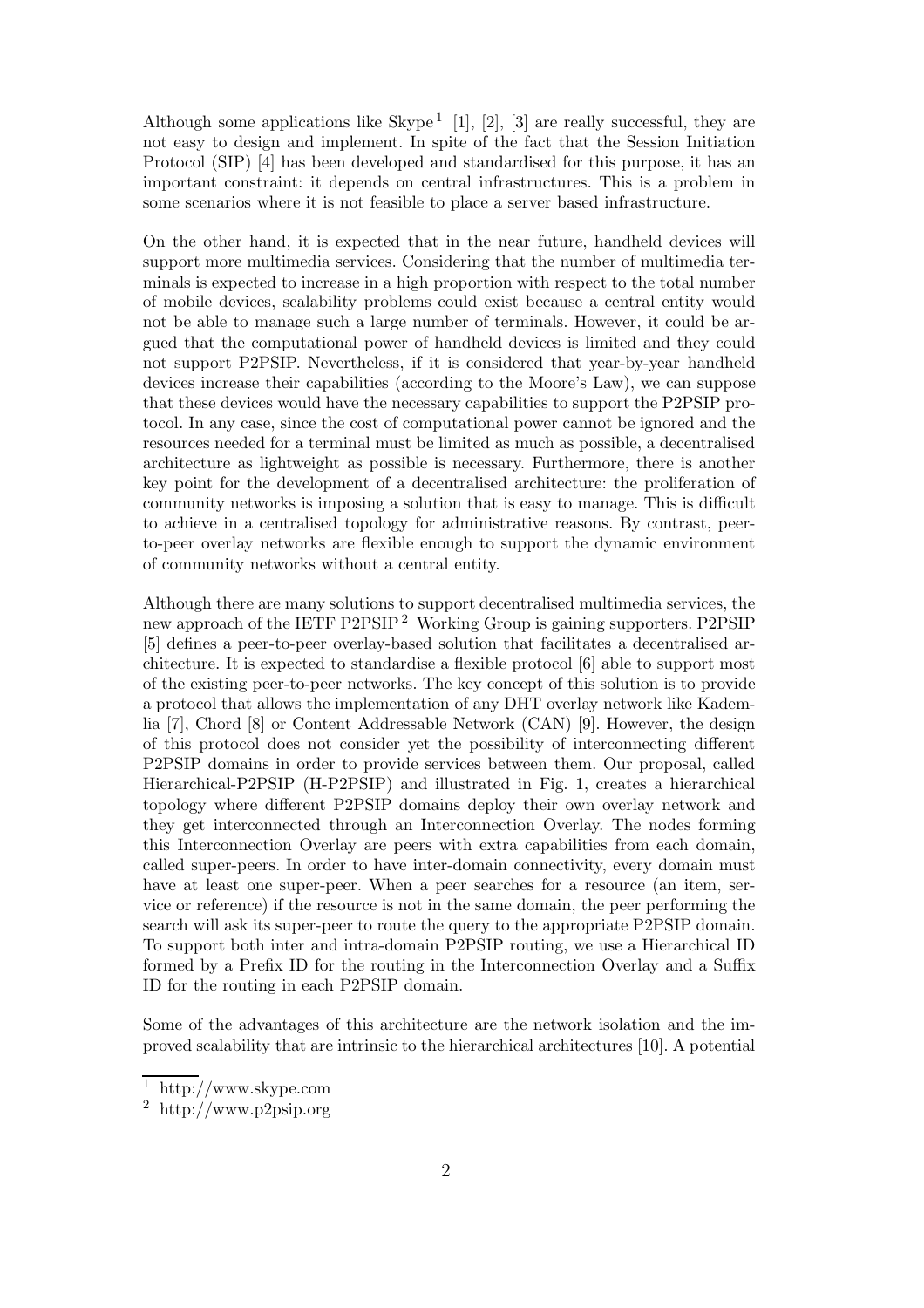

Fig. 1. Hierarchical Overlay Architecture

drawback is the super-peer overload [11] in comparison with a flat topology.

In Section 2 this paper presents the details of the ongoing work on P2PSIP. Section 3 describes the hierarchical architecture for H-P2PSIP: the structure and the management of the Hierarchical ID, the data location and storage on the different peers, and the functionality of the P2PSIP protocol in the hierarchical scenario. In Section 4 we analyse the performance of H-P2PSIP with a mathematical model and in Section 6 we validate the model with experimental simulations. The related work is presented in Section 7 and the conclusions of this work are summarised in Section 8.

# 2 P2PSIP

## 2.1 General overview

The target of P2PSIP WG is to develop a peer-to-peer version of the SIP protocol called P2PSIP, which can use any DHT-based peer-to-peer network to locate resources, services and users in a decentralised way. The motivation of this work comes from the necessity of having a standard for developing Skype-like decentralised multimedia applications.

P2PSIP WG is chartered to develop protocols and mechanisms for the use of SIP in environments where the service of establishing and managing sessions is mainly handled by a collection of intelligent end-points, rather than centralised SIP servers. However, the scope of P2PSIP is not limited to a distributed replacement of SIP by overriding the Proxy and Registrar SIP servers, but it can also be used with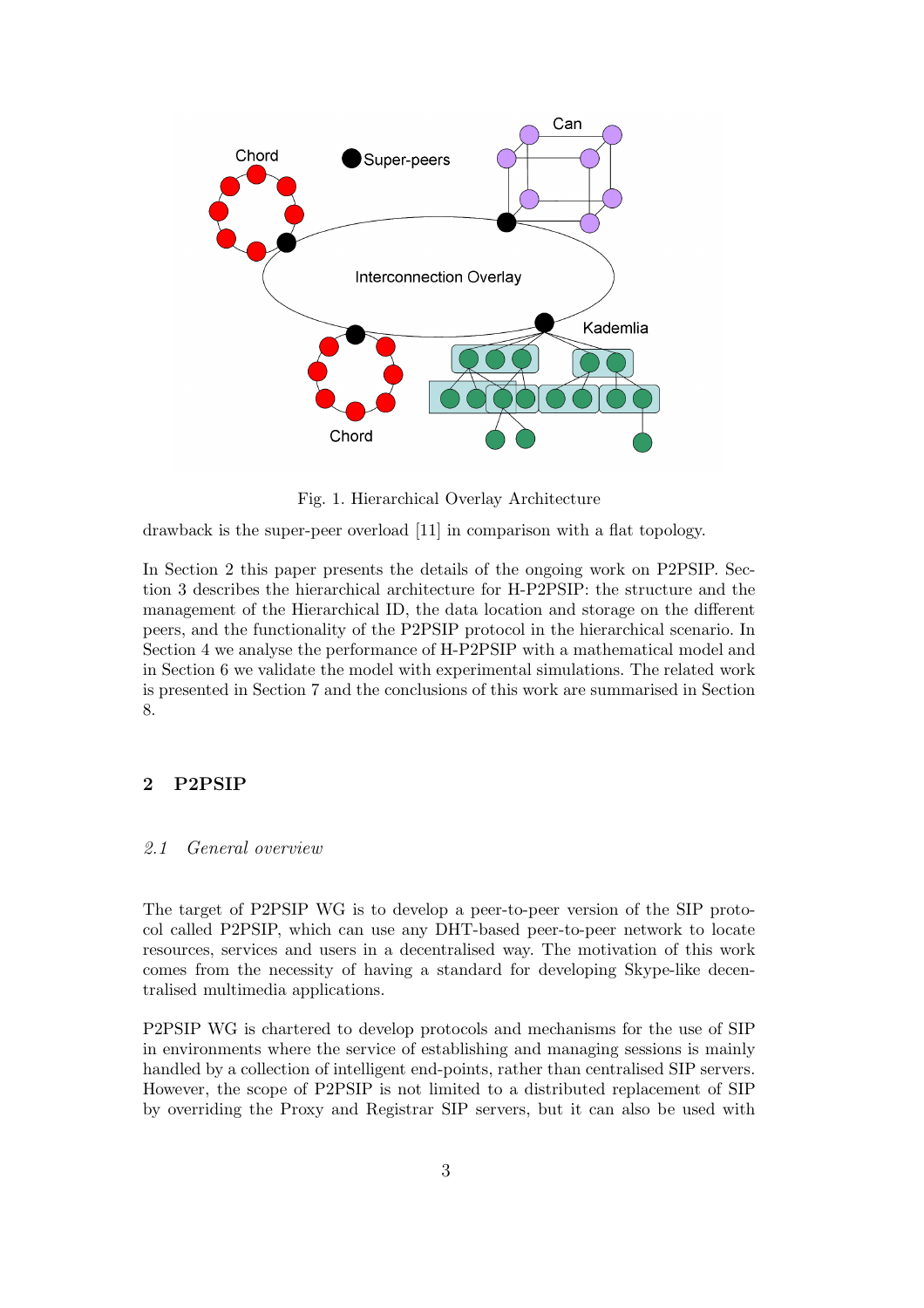

(a) P2PSIP Overlay Reference Model (b) P2PSIP protocol reference model

Fig. 2. P2PSIP reference models

other purposes (for example file sharing) or in combination with other signalling protocols.

Figure 2(a) presents the P2PSIP Overlay Reference Model using the basic concepts from [5]. P2PSIP protocol is designed to support any type of DHT-based network. Each deployed overlay network is identified by an overlay name and the participants in this architecture can support two profiles: peers and clients. Peers are active node participants in the overlay network and they are uniquely identified by a Node ID (e.g. the computers and laptops from Fig.  $2(a)$ ). On the other hand, clients are entities that use the resources offered by the peer-to-peer overlay network but they do not participate in the network maintenance. This role is reserved to and should be used only by devices with very limited capabilities, such as the handheld devices from Fig.  $2(a)$ .

The information stored in the peer-to-peer network is made of resources records associated to the resources existing in the network. These resources are uniquely identified by a Resource ID and they can store services provided by peers identified by a Node ID. Because these peers and their services are usually identified by names in URI format, we need to define a mechanism that maps the user and service URI to their ID. However, the details of this mapping depend on each implementation and are independent of the functionality offered by the P2PSIP protocol. In addition, the protocol must support the basic primitives of a peer-to-peer overlay network such as joining, bootstrapping, resource allocation and maintenance, while maintaining the connectivity between peers and clients (even in NAT scenarios). Finally, all these requirements increase the complexity of the solution.

To summarise, P2PSIP re-implements the proxy and registrar functionality of SIP in a decentralised fashion. The user and service information is distributed between all peers in the peer-to-peer overlay network, instead of storing it in the registrar and proxy servers. The requests for this information are also handled by the overlay infrastructure. The advantages of P2PSIP include the elimination of the single points of failure (because of its decentralised nature) and reducing the costs as it does not require any dedicated equipment. For situations when interoperability between P2PSIP and conventional SIP entities [12] is needed, a proxy SIP Service is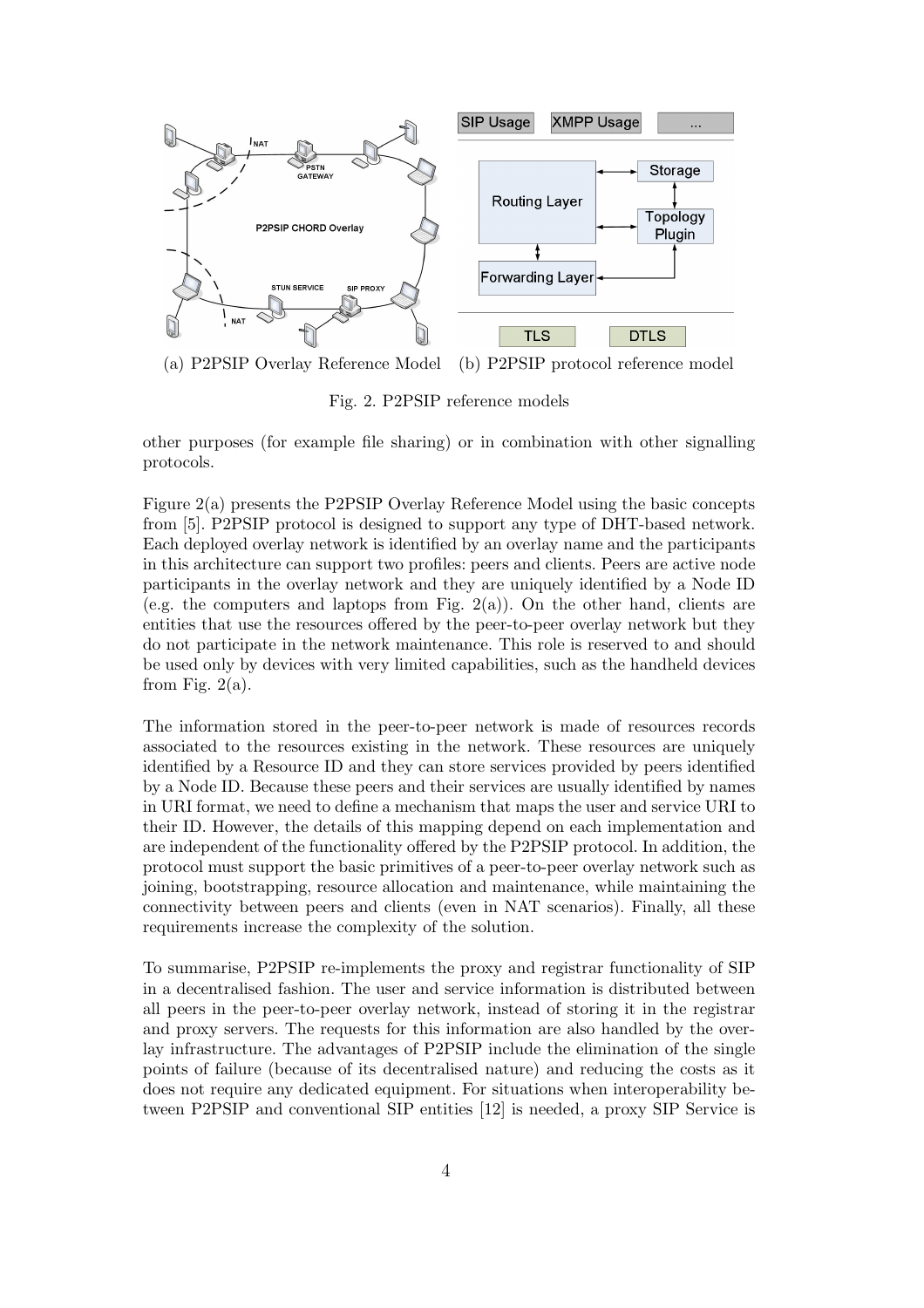used that is announced in all P2PSIP domains that support this service.

#### 2.2 Ongoing design

Based on the requirements for the P2PSIP protocol presented previously, the RELOAD protocol [6] has been recently proposed as a working group draft. One of the most relevant decisions is the adoption of a binary protocol instead of a character based protocol, resulting in a lightweight protocol suitable for peers that have to manage a lot of connections and resources (CPU, bandwidth, etc). The protocol is based on a modular design that supports different overlays and applications (see Fig. 2(b)).

In this case the P2PSIP infrastructure can be used for any application purpose, such as locating SIP user information or instant messaging. When secure connections are needed, the protocol can use TLS [13] or DTLS [14]. RELOAD is divided into different blocks, making easier the explanation of its functions. The Topology plugin is responsible of implementing the DHT overlay algorithm. This is connected with the Routing layer with the purpose of routing the different messages through the overlay (joins, leaves, etc). A Storage module handles the storing of resources in the overlay and it is connected with the Topology plug-in (to determine the replication policy) and to the Routing layer (that determines the next hop). Finally, a Forwarding layer delivers the messages, crossing NATs if necessary using the ICE [15] protocol based on STUN and TURN servers. An additional connection between the Forwarding layer and the Topology plug-in is used by the Forwarding layer to notify when a peer is not reachable, triggering maintenance operations such as updating the routing table.

The performance of an overlay network is closely related to the Routing layer, which can support iterative or recursive routing. However, recursive routing is preferred because in most cases it would incur a lower delay that is also closely related with the requirement of supporting NAT in a transparent way. When recursive routing is used, a peer forwards a message to the next hop according to its routing table. Because only peers that have been directly contacted are added to the routing table, a peer has all the IP addresses to reach a next hop before checking the connectivity with an ICE exchange. Therefore, when possible, the messages are forwarded without contacting an ICE exchange since a cache of previous ICE exchanges can be used. On the other hand, if iterative routing is used, most probably the next hop is not known by the peer performing the operation, caching is not feasible and therefore an ICE exchange is performed every forwarding resulting in an undesirable impact on the delay.

The following components are used when routing messages. The first is the Node ID, currently defined as a 128 bits element. A variable length field could be useful and we advocate for this options for reasons we explain in Sec. 3. Resource IDs are expected to have a variable length of maximum 255 bytes. If the Resource ID is longer in length than the Node ID, then it should be truncated to the Node ID length for storage and fetch operations. The overlay messages contain two additional data structures: the destination list and the via list. The destination list allows specifying a list of intermediate peers and can be used to avoid unnecessary ICE exchanges.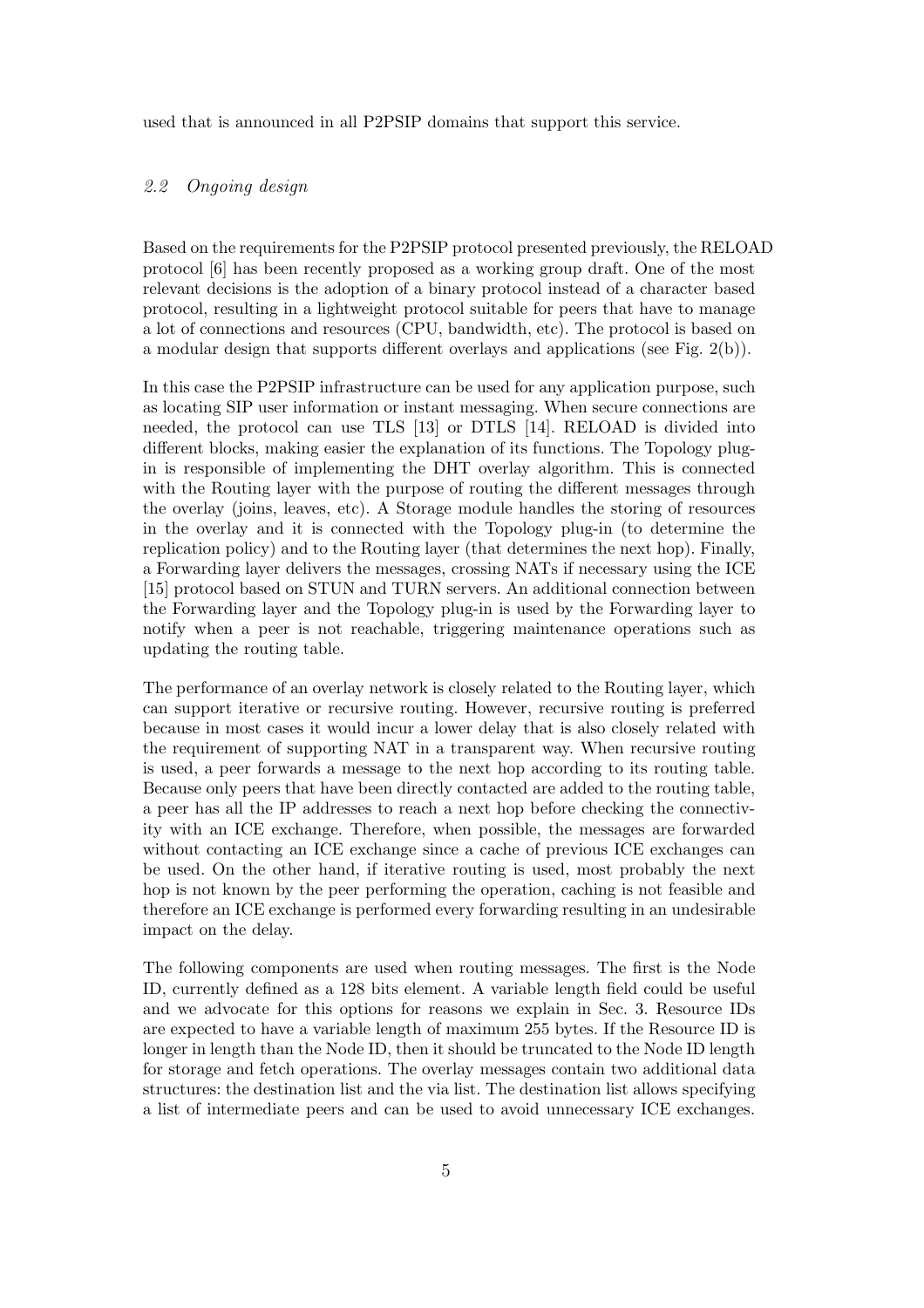

Fig. 3. Different Request-Response Models

The via list is used to get a response path symmetric to the request path (Fig. 3(a)). Another option would be that the contact info of the peer sending the message is included to allow a direct response (Fig.  $3(b)$ ). Although this seems to be the more efficient from the point of view of delay, it is not necessarily true because the total delay depends on both the delay on the direct path and on whether an ICE exchange is necessary to find a pair of valid locators between requester and responder. Thus, when using the via list there is a higher probability that the ICE exchange is not necessary since the result should be cached in advance.

Regardless on the mechanism used on the return path, once the information is retrieved, the next step depends exclusively on the application level. If multimedia applications are being developed the end-points can proceed with the establishment of the multimedia session. For this scenario Fig. 3(a) and Fig. 3(b) show a SIP exchange where the negotiation of this session parameters is performed. For other types of applications, the underlying SIP exchanged is replaced by another suitable protocol.

Finally, once the communication is possible, any new information can be stored in the overlay network as resources. There are no restrictions upon the type of this information depends on the application that uses the P2PSIP protocol (e.g. location information of users, supported and signalling protocols, etc).

#### 3 H-P2PSIP

#### 3.1 Hierarchical space domain of identifiers

In order to support the hierarchical P2PSIP architecture (H-P2PSIP), we define a hierarchical space of identifiers containing Hierarchical IDs (see Fig. 4). Each Hierarchical ID is composed by two part IDs: a Prefix ID with  $n$  bits and a Suffix ID with  $m$  bits. The Prefix ID is used for the routing in the Interconnection Overlay between the different P2PSIP domains, whereas the Suffix ID is used for routing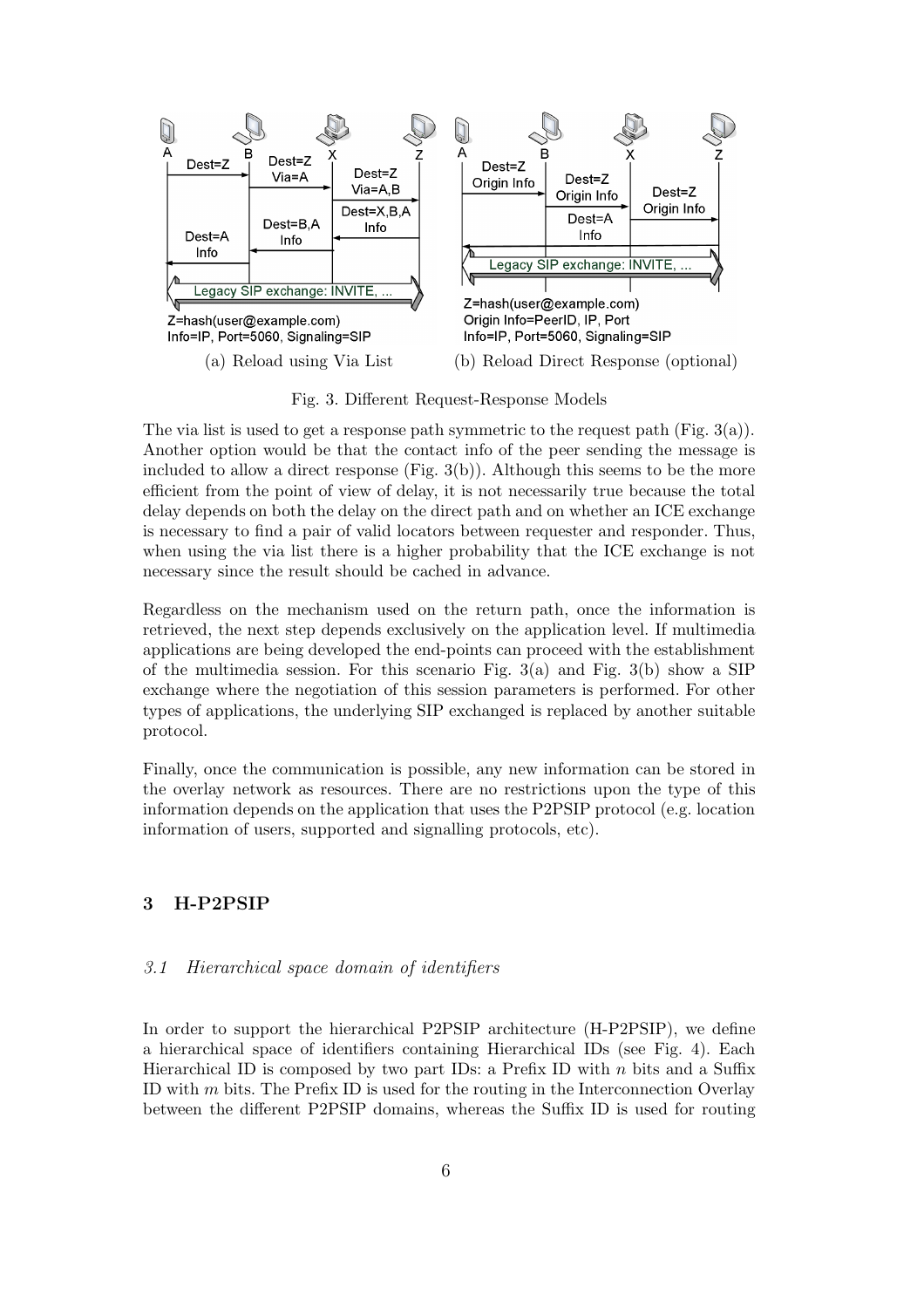queries only in the own P2PSIP domain of a peer. This design justifies that a variable length for Node IDs in P2PSIP since any mapping function with independence of its length can be used to generate the Hierarchical ID. This Hierarchical ID can be used either as Node ID or Resource ID.



#### Fig. 4. Hierarchical ID

#### 3.2 H-P2PSIP service mapping

One of the main problems in a decentralised architecture is the mapping between the available information and/or services and the peers in the system. If we consider a multimedia environment based on P2PSIP, it is clear that resources are identified with URIs, for example resource@example.com. In order to map this URI to the Hierarchical ID, the Prefix ID is obtained by applying a hash to the domain of the URI: Prefix ID = hash(example.com). The Suffix ID is obtained from the hash of the whole URI: Suffix ID = hash\_a(resource@example.com). The hash functions hash and hash\_a can be identical or different. Once the mapping between the URIs and the Hierarchical ID has been established, the resource is stored in a tuple composed by the Resource ID, the original URI and the resource information by the peer having the closest Node ID. Depending on the DHT protocol, this tuple can be replicated to other peers in some way.

The content of the resource information can vary depending on the application scenario. In the case of a VoIP application, it can be the user location, supported protocols and codecs. In the case of services, it can be configuration parameters. For instance, a streaming server must define at least the supported protocols and the IP address-port tuple.

## 3.3 H-P2PSIP Basic Operation

After resources have been mapped to identifiers and a criterion for their storage has been defined, H-P2PSIP defines a method to locate these resources. The behaviour of this method is divided in two cases. In the first case the search of a resource is bounded to the P2PSIP domain of the requester. This case is really simple since the search for resources is done inside the P2PSIP domain and it is identical to the flat peer-to-peer overlay using only the Suffix ID. In this situation, the Prefix ID of the resource must be equal to the hash of the associated URI domain. This hash is known by all the peers belonging to that P2PSIP domain.

However, if a resource is stored in a different domain the operation is more complex. For instance, this case can correspond to a VoIP call from a user in a P2PSIP domain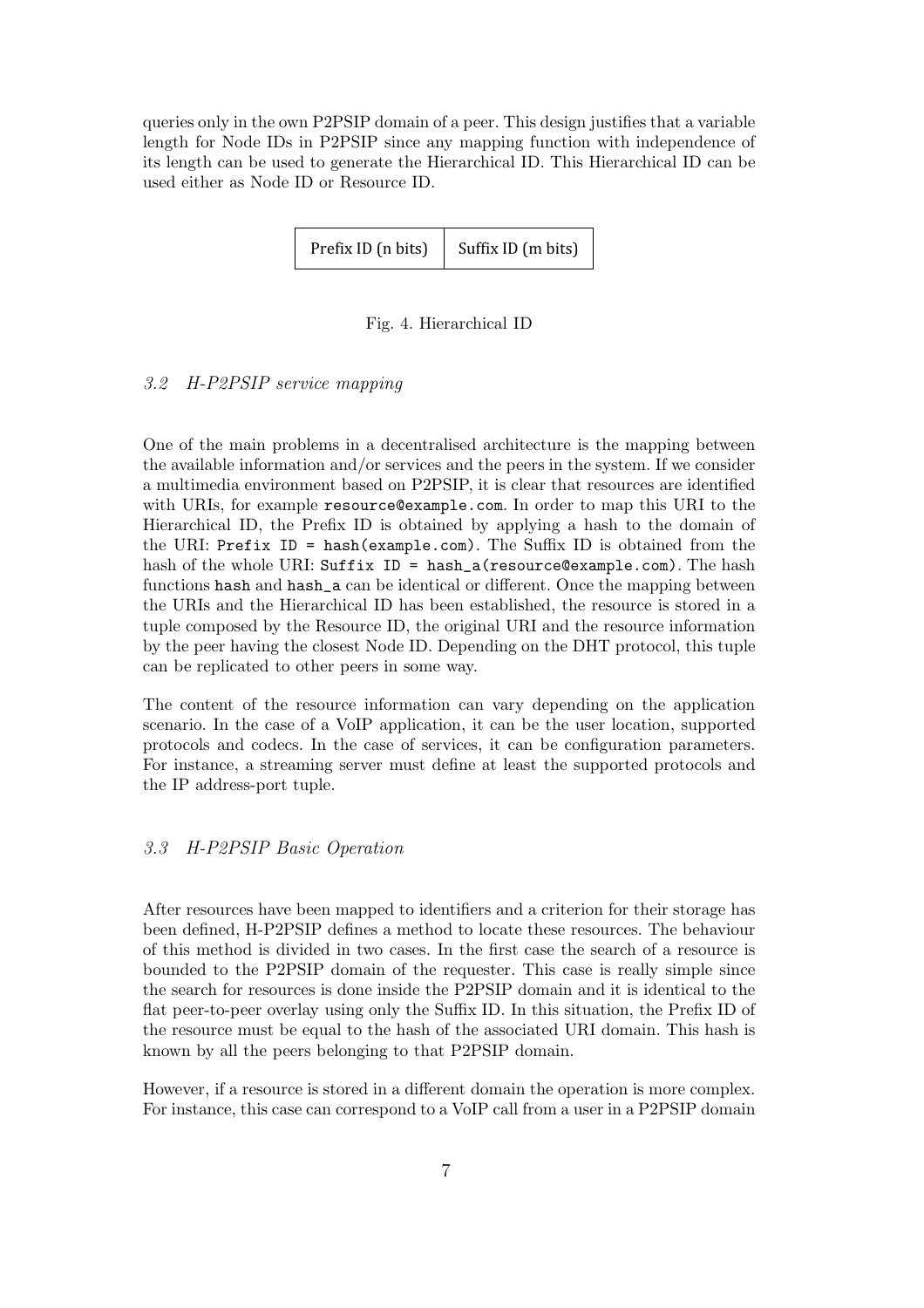

Fig. 5. H-P2PSIP Signalling

to another user in a different P2PSIP domain. In order to obtain the resource (e.g. location) of the desired user, it is necessary to obtain the contact information published in the other P2PSIP domain. The first step in the search is to find a peer that can request information to other P2PSIP domains. These peers are the super-peers and there are several mechanisms [16] [17] that can be used to select them. These mechanisms can be integrated in the maintenance protocol of the DHT used in the domain. In each P2PSIP domain there exists at least one super-peer, although it is desirable to have several super-peers for redundancy.

Since all the peers in a domain know at least one super-peer, they can send a query to the super-peer in one hop. When the super-peer receives the query, it will search in the Interconnection Overlay for any of the super-peers that are responsible of the target Prefix ID, and once this information is retrieved, the query is forwarded to one of these super-peers. When the super-peer of the destination P2PSIP domain receives the query, it forwards the query inside its domain. If the query reaches a peer that has the desired resource, then the peer replies in way that is compliant with the P2PSIP protocol [6].

An example of the signalling on the proposed hierarchical scenario is shown in Fig. 5. Several aspects are taken into account in order to understand the signalling flow. First of all, when the peer in domain.b requests the information of user1@domain.a, the query in the Fetch message is plain text. Plain text is used since a peer in a domain does not have to know what hash function is used in the Interconnection Overlay and what hash function is used in other P2PSIP domains. Thus, the superpeer in domain.b performs hash(domain.a) in order to obtain the information of the super-peers in domain.a through the Interconnection Overlay. Inside this information, the hash used in the other domain  $(hash_a)$  is included and a request for the desired item can be done as hash\_a(user1@domain.a). Some of the peers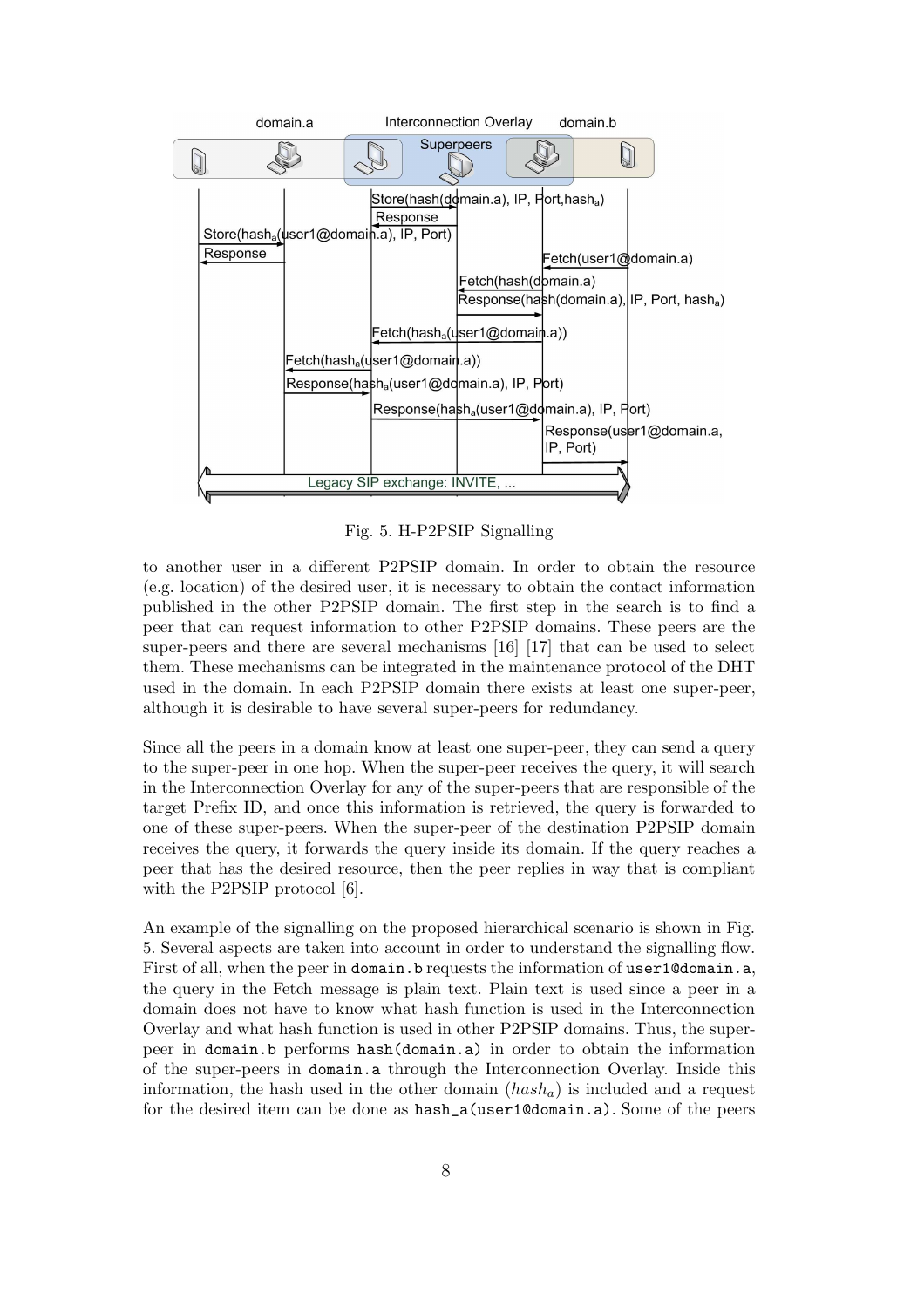taking care of the desired Resource ID answer to the super-peer from domain.a, which then forwards this information to the super-peer from **domain.b.** Finally, the super-peer from domain.b sends the desired Resource ID to the peer from domain.b. Once this flow finishes, a SIP negotiation can be initiated for IM, VoIP or Video Conference. Figure 5 illustrates a subset of the real flow. The figure omits the intermediate hops in each overlay and ICE exchanges, if any are needed.

## 3.4 Advantages and Disadvantages of the H-P2PSIP architecture

The H-P2PSIP proposal has several advantages. First, the operations or primitives of the DHT used in H-P2PSIP are not modified. Only some changes are needed in the maintenance operations to include the selection and update of super-peers [16] [17]. Furthermore, the routing state does not increase compared to a flat overlay network, because the number of maintained peers is only increased up to the number of peers from each P2PSIP domain. Hence, the number of the routing entries is limited by the number of peers in a domain, although connectivity with other P2PSIP domains is available. If we consider that the Routing State in a peer-to-peer network usually depends on the logarithm [18] of the number of peers, we have that the Routing State in our approach is  $O(\log_B M)$  where M is the number of peers in a domain. If we compare this Routing State with a unique flat P2PSIP domain that contains all P2PSIP domains, we obtain that the number of peers in the flat overlay is  $M \cdot K$  where K is the number of domains. Thus, the Routing State is increased up to  $O(\log_B(M \cdot K))$ . If the number of registered P2PSIP domains increases, the Routing State is higher. This effect is not desirable, especially in the case of P2PSIP enabled handheld devices where the resources are limited.

Other approaches like [19] or [20] propose more complicated hierarchical architectures in order to obtain short delay overlays but their solutions also imply the increment of the Routing State, which is not suitable for our scenario. In the hierarchical case, we show that the Routing State is reduced for the same number of peers, while having a comparable Routing Performance.

The only drawback of this approach is the possible overload of super-peers [11]. Nevertheless, this overload is smaller than in other proposals [21], [22] where the superpeers must store all peers that depend on them. This fact implies the maintenance of a larger amount of information, which is less scalable. Actually, they have to maintain two routing tables: a routing table of size  $O(\log_B M)$  for their P2PSIP domain and a routing table of size  $O(\log_B K)$  for the Interconnection Overlay. In this case, the state maintenance in super-peers is  $O(\log_B M) + O(\log_B K) = O(\log_B (M \cdot K)).$ This value is the same like in [20] and smaller than in [19] with the difference that the state in these proposals is maintained by all peers in the hierarchical overlay and in our case only in the super-peers.

To summarise, despite of the higher load experienced by super-peers, the proposed architecture allows global connectivity between different P2PSIP domains without increasing the Routing State for peers, which could be a critical point especially for the computational power of handheld devices.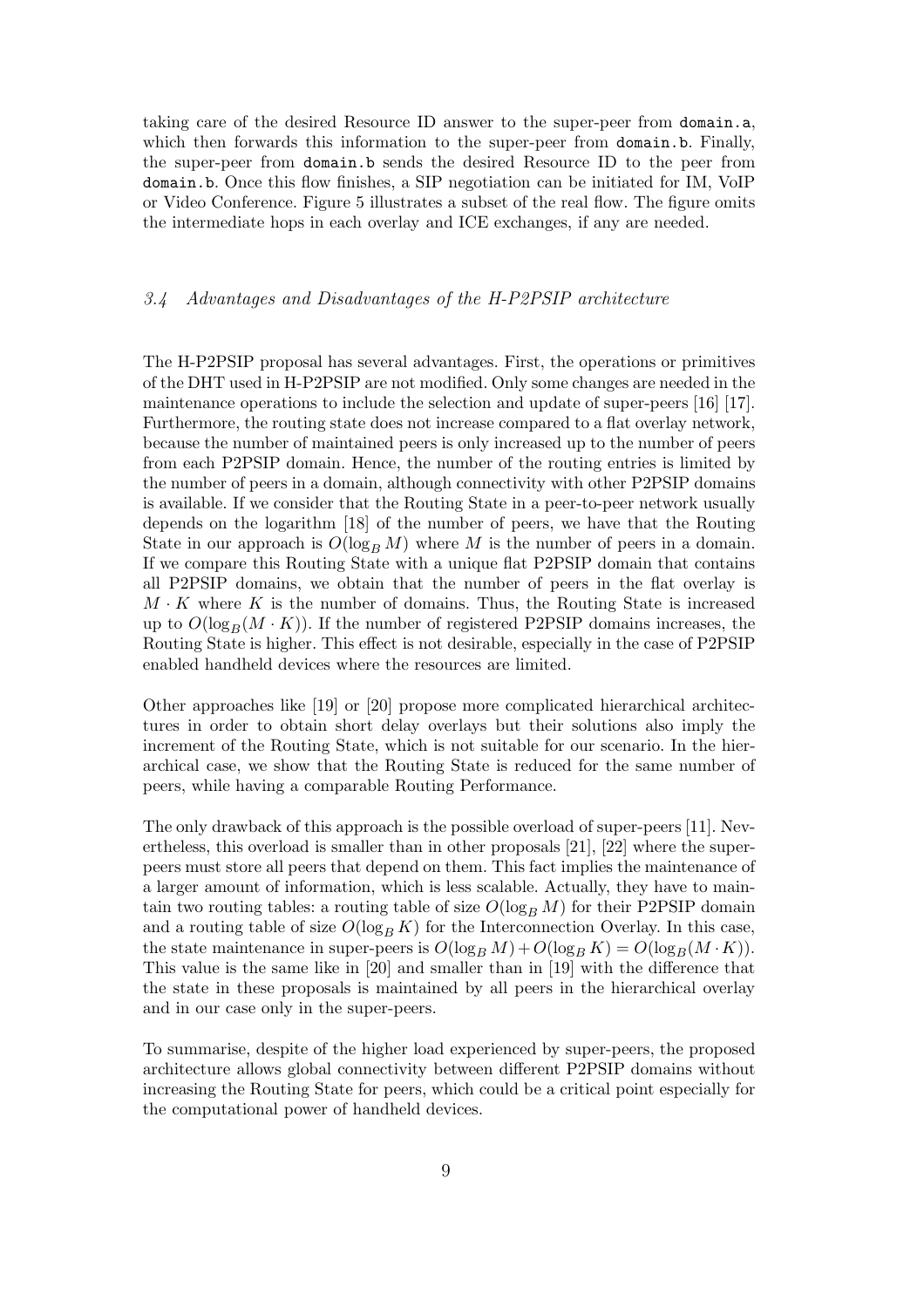## 4 Routing Performance in H-P2PSIP

This section studies the Routing Performance in a system based on H-P2PSIP. We have taken the work from [23] and we have improved the analysis with a more formal approach.

In the next list, there is a definition of the parameters for the analytical model:

- K: The number of P2PSIP domains.
- $M_k$ : The number of peers in a P2PSIP domain k.
- $\bullet$  N: All the peers from all the P2PSIP domains. In our case, it is considered that a peer cannot be attached to multiple P2PSIP domains, hence  $N = \sum_{i=1}^{K} M_i$ .
- $S_k$ : The number of super-peers in a P2PSIP domain k.
- $\rho_{ii}$ : The probability of launching a query from the P2PSIP domain i to the P2PSIP domain j.
- $C(x)$ : The number of hops needed to find a super-peer in the Interconnection Overlay depending on the number of super-peers  $x$ . This value depends on the type of overlay used in the Interconnection Overlay.
- $D_k(x)$ : The number of hops needed to find a peer in a flat overlay of type k as function of the number of peers  $x$  belonging to the P2PSIP domain.

We assume that all the peers in a P2PSIP domain know their super-peers from the Interconnection Overlay. This assumption implies that only one hop is needed to reach the super-peer. The Routing Performance inside a P2PSIP domain does not change and is the same like in a flat overlay network. However, if a query must be routed to other domain, it would be in any case one hop to any of the superpeers. The worst case happens when all the super-peers of a domain are attached to the Interconnection Overlay. Since the number of attached super-peers increases, the number of hops to search a resource in the Interconnection Overlay increases. Nevertheless, this increment is marginal: between one and three hops, depending on the number of super-peers per domain and the overlay used for the Interconnection Overlay.

Taking into account the above definitions, we obtain the Routing Performance  $(RP)$ of this DHT-based hierarchical overlay networks. First of all, we define the cost of finding a peer in each overlay:

- $D_k (M_k)$ : The cost of finding a peer in its own domain.
- $C\left(\sum_{k=1}^K S_k\right)$ : The cost of finding a super-peer in the Interconnection Overlay.

If the probability of obtaining an item in a domain from its super-peer is considered negligible and because the average number of peers in a P2PSIP domain is  $N/K$ with  $N \gg K$ , the average Routing Performance experienced by a peer in P2PSIP domain i can be written as follows:

$$
RP_i = \rho_{ii} \cdot D_i \left( M_i \right) + \sum_{j=1, j \neq i}^{K} \rho_{ij} \cdot \left[ 1 + D_j \left( M_j \right) + C \left( \sum_{k=1}^{K} S_k \right) \right] \tag{1}
$$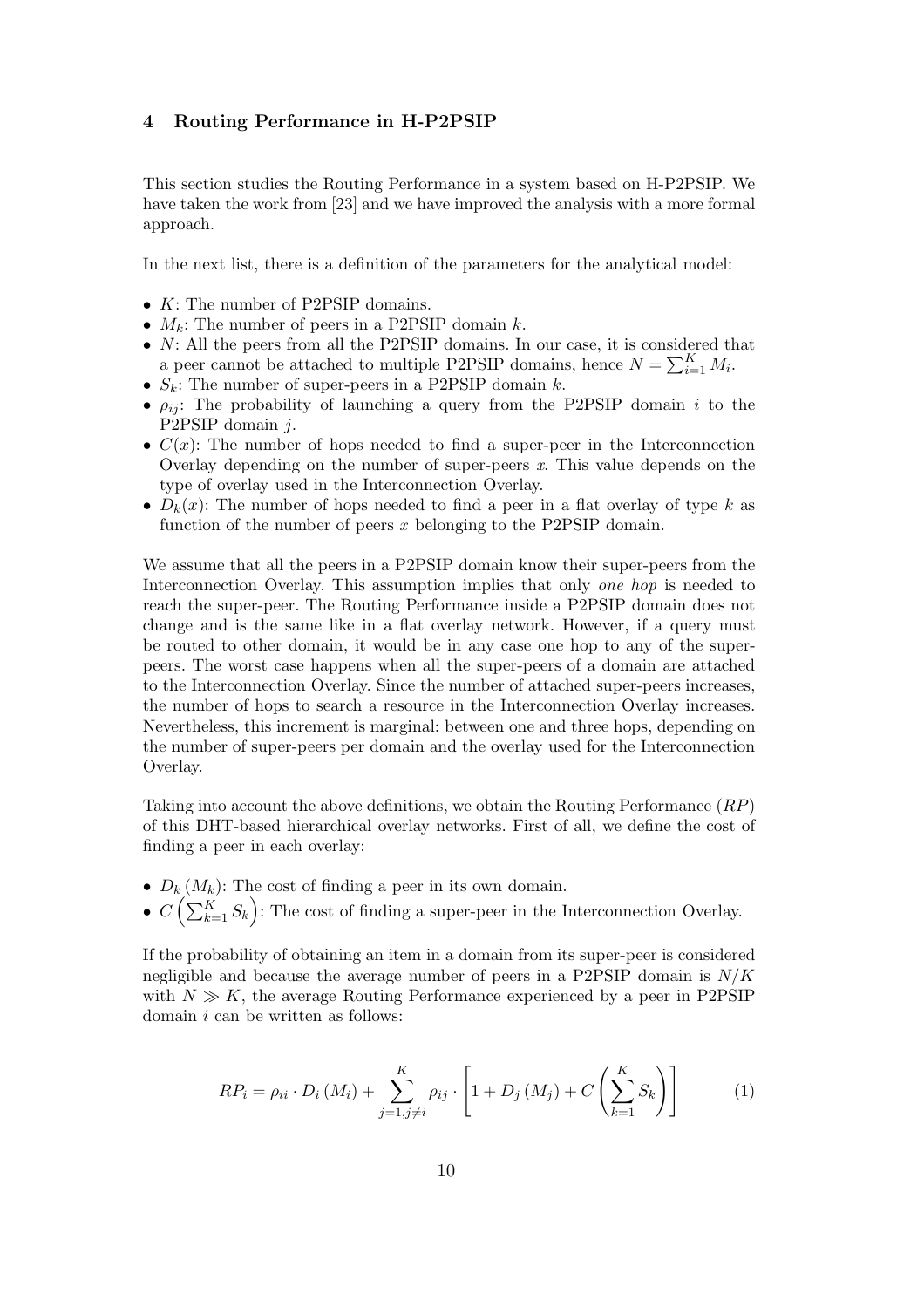The first term of the sum is the cost of searching something in the P2PSIP domain of a peer, whereas the second term is the cost for the searches in the other P2PSIP domains.

The average number of hops is given by the next expression:

$$
RP = \frac{1}{N} \cdot \sum_{i=1}^{K} M_i \cdot RP_i \tag{2}
$$

If the number of peers is the same in all P2PSIP domains, we have:

$$
RP = \frac{1}{K} \cdot \sum_{i=1}^{K} \cdot RP_i \tag{3}
$$

Because we have assumed that the number of peers is equal in all P2PSIP domains and each lookup in the overlay is considered randomly independent, we obtain that the probability of looking for a peer attached to other P2PSIP domain is equally distributed between all the foreign P2PSIP domains. In addition, the probability of looking for a peer in the own domain is different from the one of looking for a peer in other P2PSIP domains. Thus, the inter-domain query probability is  $\rho_{ij} = \frac{1-\rho_{ii}}{K-1}$  $K-1$ and we can express Eq.1 as follows:

$$
RP_i = \rho_{ii} \cdot D_i \left( M \right) + \sum_{j=1, j \neq i}^{K} \frac{1 - \rho_{ii}}{K - 1} \cdot \left[ 1 + D_j \left( M \right) + C \left( \sum_{k=1}^{K} S_k \right) \right] \tag{4}
$$

This relation is useful for some type of scenarios like VoIP in community networks where  $\rho_{ii} > \rho_{ii}$ , which implies that calls between peers of the same community are more frequent. For other services where the lookup probability in the own P2PSIP domain is the same as for foreign P2PSIP domains  $(\rho_{ii} = \rho_{ij} = \frac{1}{K})$ , we get Eq.5 (which is a simplified version of Eq.4):

$$
RP_i = \frac{1}{K} \cdot D_i(M) + \sum_{j=1, j \neq i}^{K} \cdot \frac{1}{K} \cdot \left[ 1 + D_j(M) + C\left(\sum_{k=1}^{K} S_k\right) \right]
$$
(5)

Finally, if the same overlay is used in all P2PSIP domains the sum can be eliminated from Eq.5:

$$
RP_i = \frac{1}{K} \cdot D(M) + \frac{K-1}{K} \cdot \left[ 1 + D(M) + C\left(\sum_{k=1}^K S_k\right) \right] =
$$
  
= 
$$
D(M) + \frac{K-1}{K} \cdot \left[ 1 + C\left(\sum_{k=1}^K S_k\right) \right]
$$
 (6)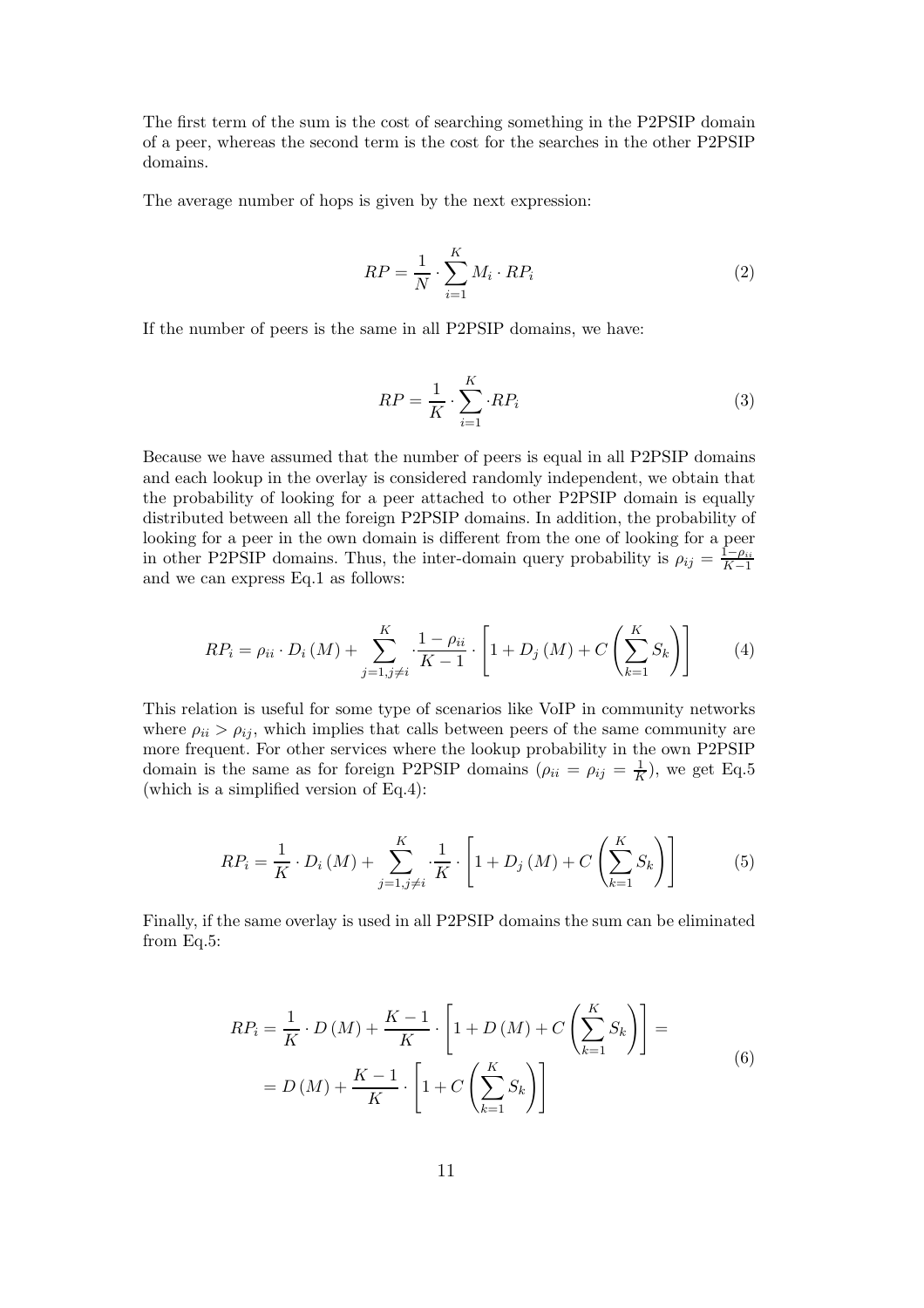

Fig. 6. Hierarchical Kademlia Overlay Network

# 5 H-P2PSIP in Kademlia

In this section, we study the H-P2PSIP Routing Performance and Routing State in the case when a Kademlia overlay [7] is used in all the P2PSIP domains and also on the Interconnection Overlay (see Fig. 6). Kademlia has been selected, because it is one of the most used DHT overlays in p2p applications like eMule<sup>3</sup>, BitTorrent<sup>4</sup>, etc.

Summarising, Kademlia is an overlay network which has a Routing Performance and a Routing State with a logarithmic dependency on the number of peers from the overlay. These results are due to its XOR distance-based routing algorithm.

In order to verify the efficiency of our solution, when the Kademlia protocol is used, we use the next equality:  $C(x) = D(x) \sim \log_B x + c$ . We substitute this expression in Eq.6 because the validation is performed via simulation with a setup similar to the conditions which are valid for this expression. Therefore:

$$
RP = RP_i \sim \log_B(M) + c + \frac{K-1}{K} \cdot \left[1 + \log_B\left(\sum_{k=1}^K S_k\right) + c\right] \tag{7}
$$

If  $K \gg 1$  and taking into account the properties of the logarithm, we can write:

<sup>3</sup> http://www.emule-project.net/

<sup>4</sup> http://www.bittorrent.com/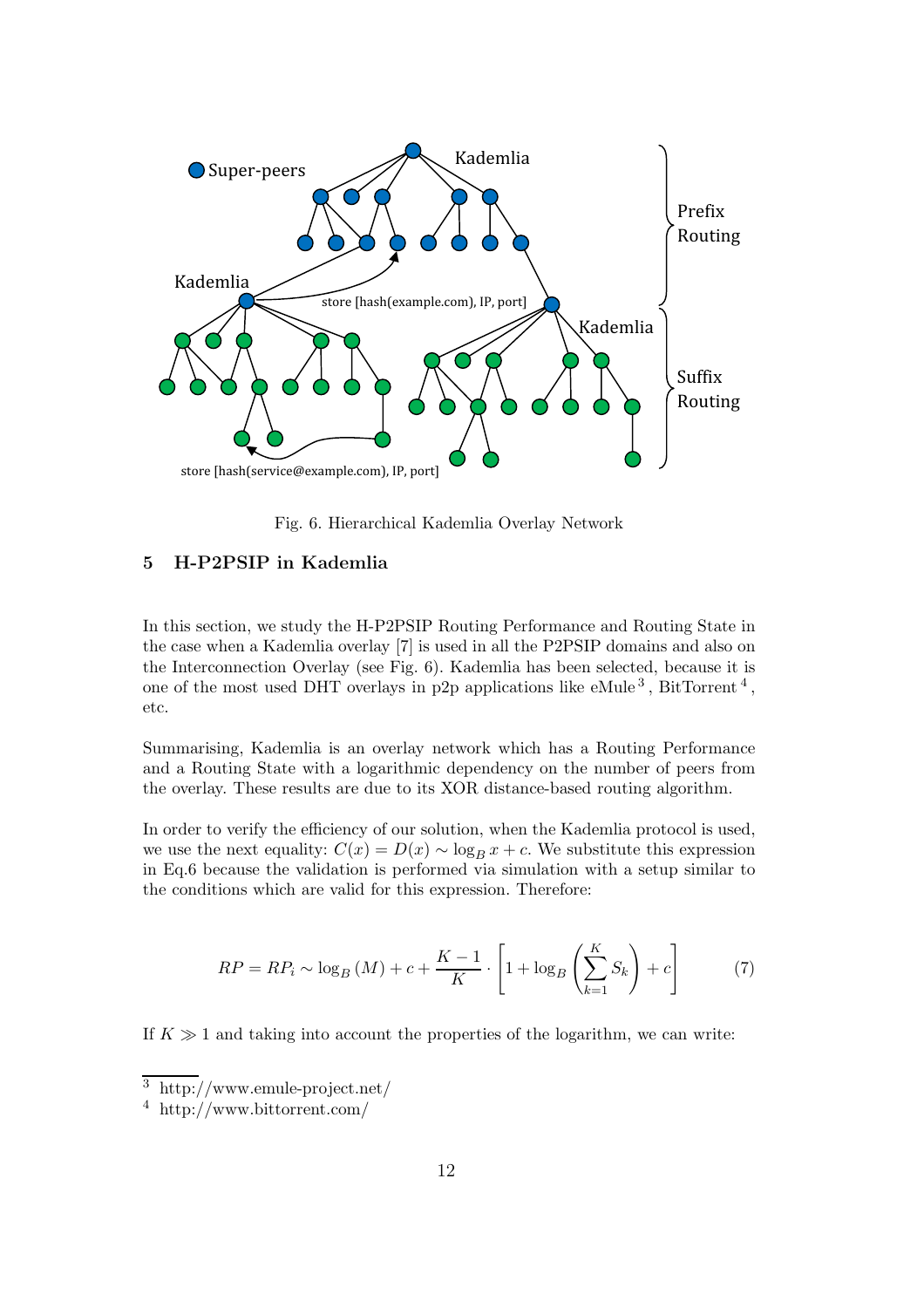

Fig. 7. Routing Performance

$$
RP = RP_i \sim \log_B(M) + c + 1 + \log_B\left(\sum_{k=1}^{K} S_k\right) + c = 1 + \log_B\left(M \cdot \sum_{k=1}^{K} S_k\right) + 2c \tag{8}
$$

In Fig. 7 we can see the Routing State taking into account up to  $10^4$  peers. The x-axis is the number of peers and the y-axis represents the number of hops. To determine the Routing Performance of a Kademlia-based P2PSIP domain, we have to see how many peers belong to the overlay in order to see the required number of hops. The same method can be applied to the Interconnection Overlay if we consider  $S_k = 1$ . Furthermore, the total number of hops for the overlay can be estimated considering all the peers in all the P2PSIP domains.

Since the Routing State must also be taken into account, the number of entries depends on the number of peers and on the setup parameter B. The number of routing in a super-peer is  $O\left(\log_B\left(M\cdot\sum_{k=1}^K S_k\right)\right)$ . If a flat overlay is used to connect all peers in different P2PSIP domains, peers would need  $O(\log_B (M \cdot K))$ routing entries, but using the hierarchical architecture, peers only need  $O(\log_B M)$ . Therefore, the Routing State savings are significant if many P2PSIP domains are interconnected.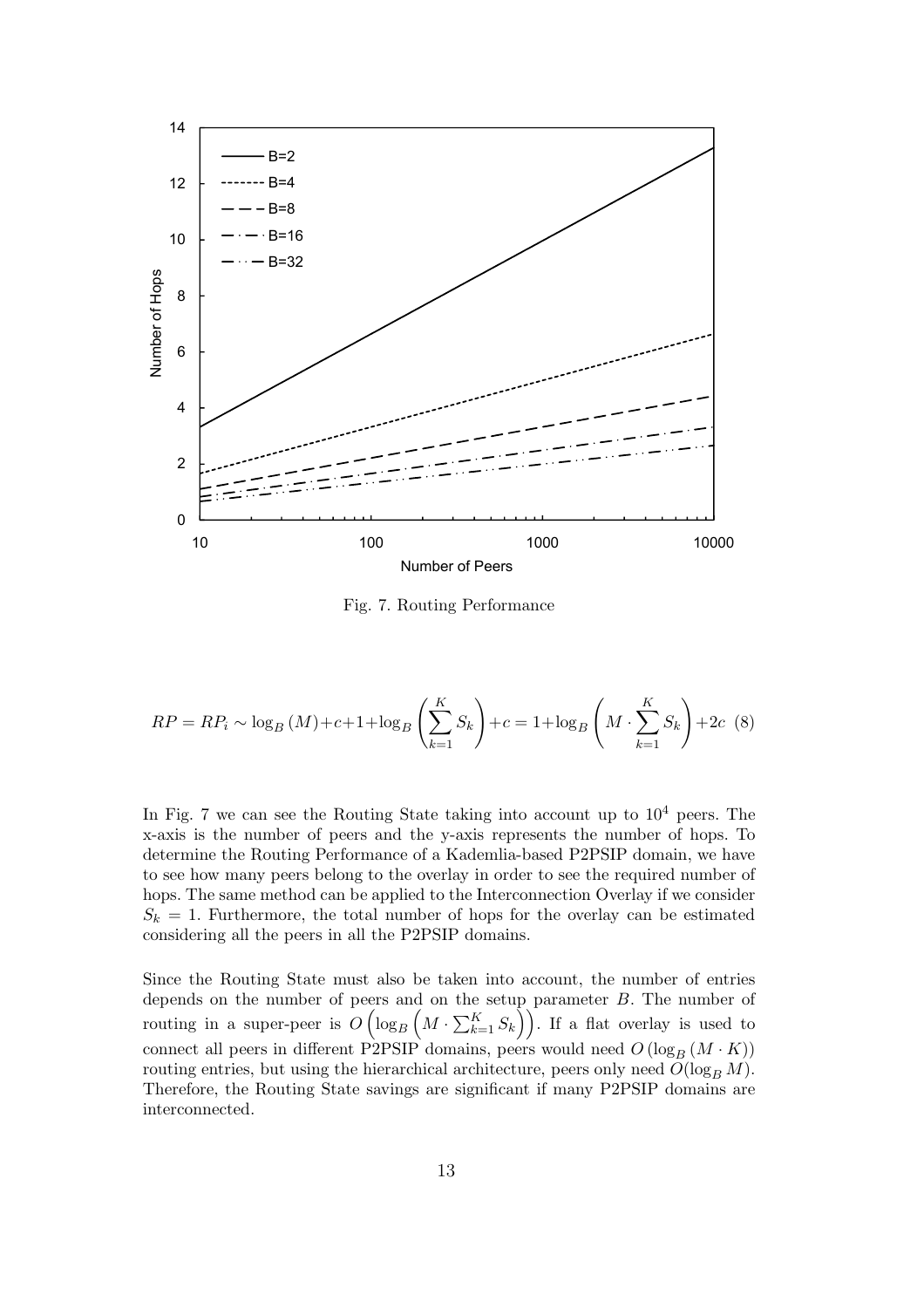# 6 Validation of the H-P2PSIP in Kademlia

This section is dedicated to the validation of H-P2PSIP using a hierarchical Kademlia overlay model. The objective is to validate the analytical model of the Routing Performance for this architecture and to evaluate the state size needed by peers and super-peers to maintain the proposed architecture.

The simulator for this study has been the PeerfactSim.KOM<sup>5</sup> simulation engine [24], which is a packet-level discrete event-based simulator written in Java. In order to facilitate the simulation of large scale peer-to-peer networks, the simulator uses a simple packet latency model between nodes that is the equivalent of the cumulative propagation, forwarding and queuing delay. However, it does not consider some details such as the processing time and the bandwidth of links (links are overprovisioned).

#### 6.1 Simulation Setup

To run the experiments, we implemented a prototype of the hierarchical Kademlia protocol and a network scenario generator on top of the simulator engine. The objective was to generate peer-to-peer network models similar to the behaviour of real life Kademlia peers. For this we assumed network scenarios with an average number of peers between 10 and 10000 and the following number of domains: 1 (i.e. a pure Kademlia network), 5, 10 and 20. The peers were uniformly distributed between the domains. In addition, each domain has a super-peer that facilitates the connection of the domains through the Interconnection Overlay. Only one super-peer  $(S_k = 1)$  is placed since the Routing Performance penalty is marginal as it has been explained in Sec. 4 and the complexity of the simulation increases a lot. Additionally, the stability of super-peers can be assured like in Skype [3] with some mechanism like [11], [16] and [17]. The management of the super-peers is not included in the study and it constitutes future work. Thus, we do not consider churn in super-peers and only churn in peers in the manner we explain in the next paragraph.

Each peer executes four types of operations: joining when it attaches itself to the p2p overlay; storing a key-value pair; lookup when searching for a previously stored key in the attempt to find the value and leaving. In order to have scenarios closer to the reality, we used an existing study of the Kad implementation of Kademlia [25] that measures the peer behaviour in terms of churn rate and up-time distributions. Their findings conclude that in a file-sharing Kad network peers arrive and leave with a negative binomial distribution, while the peer session time is similar to a Weibull distribution. Additional details can be found in [26], [27] and [28]. This setup can be considered as a medium-high churn rate scenario since the Kad network is used in eMule and BitTorrent applications where the churn is not at all negligible. Thus, our scenario is a worse case study compared to the real situation that occurs multimedia applications like Skype [1] [2] [3].

 $\frac{5 \text{ http://peerfact.kom.e-technik.tu-darmstadt.de/}}{5 \text{http://peerfact.kom.e-technik.tu-darmstadt.de/}}$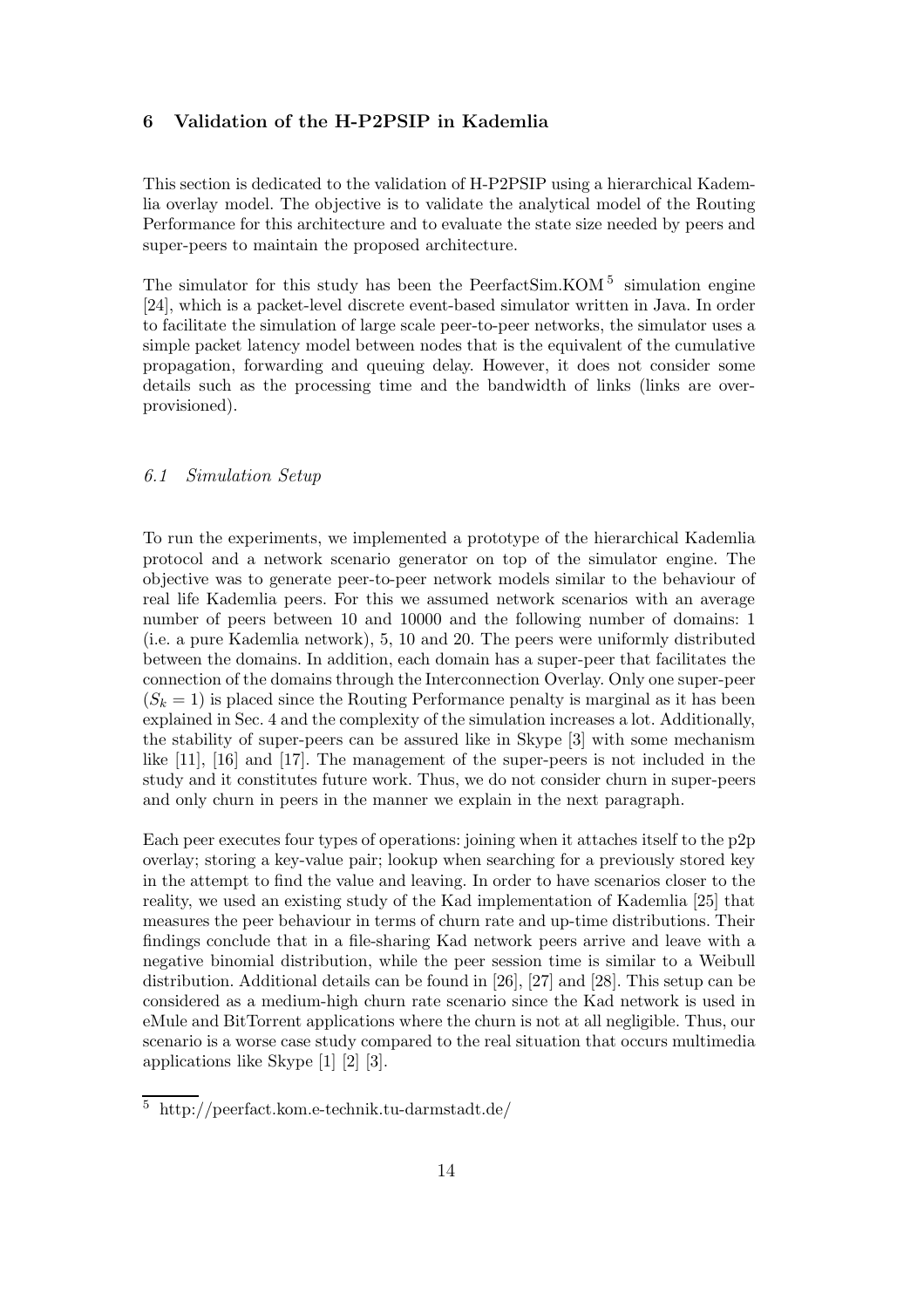Due to the simulation constraints (such as simulation duration, required computing resources, etc.) each simulation scenario has two phases. The first is a transitory phase, during which the total number of peers reaches the average targeted in each scenario. This phase does not consider the Kad peers behaviour, since in a real Kad network the arrival and the leaving rate are the same. In the second phase, the peers join and leave the p2p network at the rate given in [25] with a negative binomial distribution (approximately one peer every two seconds). In this phase, the average number of peers in the network is the number of peers at the end of the first phase. Because the results from the Kad study were given for a flat Kademlia network, in the hierarchical case, arriving peers are randomly assigned to any of the existing domains with a uniform distribution.

During a session each peer performs a store that is the equivalent to storing its own URI in the p2p network, and a number of lookup operations that are the equivalent to searching for the URI of other peers. Assuming that the lookups follow the behaviour of the user contacting other peers, we used a Poisson distribution to model them, at an average rate of one call every ten minutes. The transitory first phase was limited to 30 minutes, while the stationary second state spanned up to two hours. Like in Kademlia, a maintenance operation was run by each peer every hour after their arrival, in order to refresh their routing tables and republish stored values to neighbour peers. Measurements were taken only during the second phase.

In relation with the setup of the Kademlia overlay, the protocol has been configured with  $B = 2^b = 2$ ,  $k = 20$  and  $\alpha = 1$ . The reason of using  $\alpha = 1$  is to facilitate the comparison with other overlays that cannot easily parallelize their operations. Determining the performance for higher values of  $\alpha$  is planned for future work. The value of  $k$  is used for the size of the buckets and also for the number of replicas of each item inside the overlay.

## 6.2 Simulation Results

This section presents the results obtained with the PeerfactSim.KOM simulator and with the simulation setup that was explained in previous section. In order to increase the accuracy, each scenario was simulated ten times. With these measurements, we obtained a very low standard deviation and narrow 99% confidence intervals, indicating that for the large number of peers used, their IDs are uniformly distributed in the hash space.

Figure 8 illustrates the global Routing Performance, i.e. the average number of hops a peer experiences when locating a stored value (the URI of another peer for H-P2PSIP). Since by scenario design, the majority of lookups are inter-domain lookups, the function representing the total number of hops is the sum of three terms. The first is the number of hops performed in the domain of the requester. For inter-domain lookups this is always 1, because we assumed that all peers know their super peers. The second term is the number of hops performed in the Interconnection Overlay. This is a logarithmic increasing function with the number of domains. The last term is the number of hops from the destination domain between the super-peer and the peer that contains the desired resource. In average, this is a logarithmic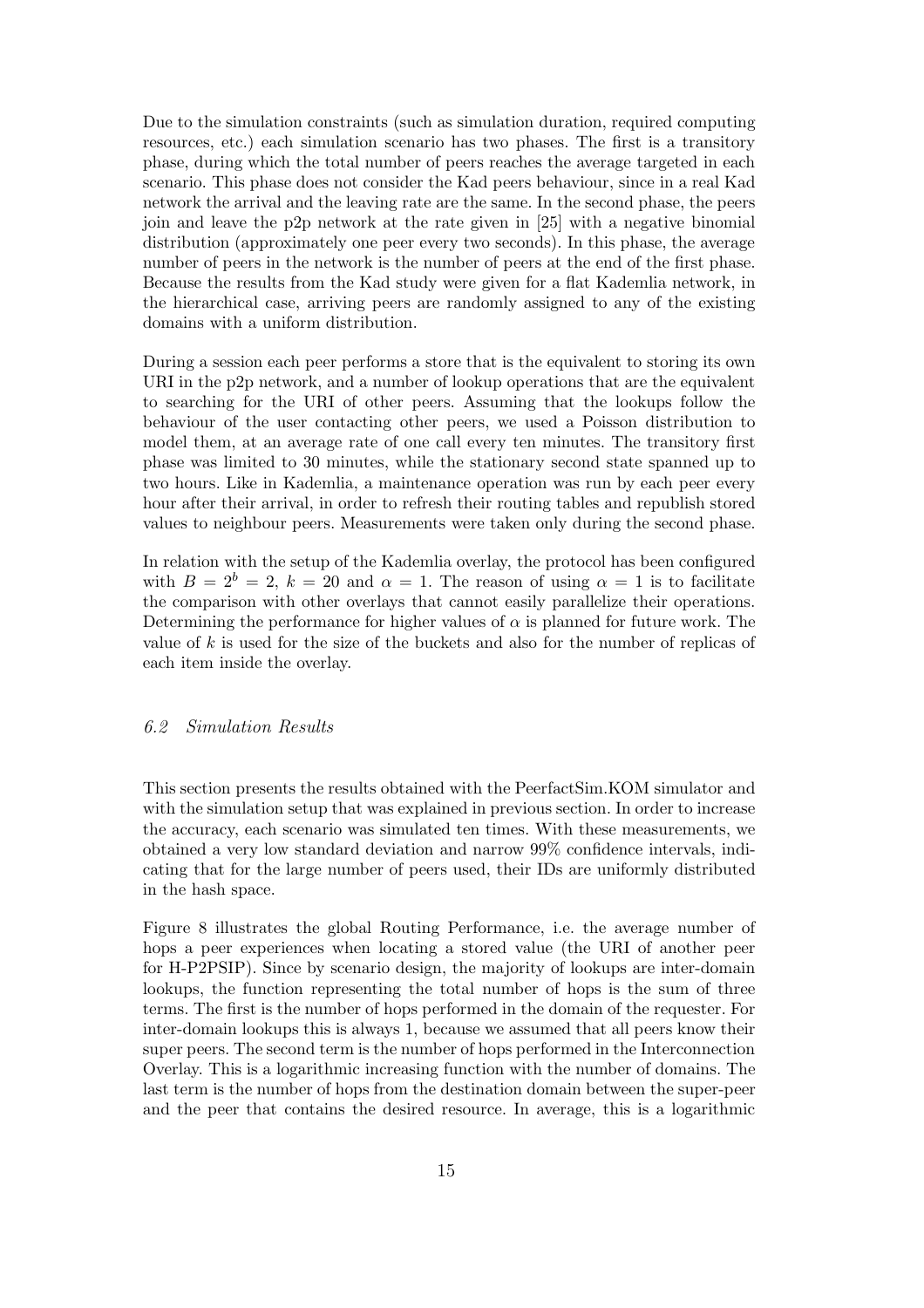

Fig. 8. Global Routing Performance for Value Lookups

increasing function with the number of peers inside the domain.

For each set of results, the experiments considered a fixed number of peers, N, and several values for the number of domains, K. Consequently, in average the number of peers inside each domain,  $M$ , is inverse proportional to  $K$  because peers are uniformly assigned to an existing domain. The Routing Performance in terms of number of hops is bounded by Eq.8, which is a constant since it only depends on N. The obtained results are smaller than the theoretical limit due to the information replication.

In Fig. 9 and Fig. 10 we analyse the Routing Performance separately inside the domain and Interconnection Overlay. As expected, the number of hops needed in the Interconnection Overlay (see Fig. 9) is roughly the same for any number of peers, since it only depends on the number of domains,  $K$ . In addition, the logarithmic dependency with  $K$  can be observed through the large increase in the number of hops from one domain to five domains and the same increase between 5, 10 and 20 domains (the same difference when doubling the number of domains, hence a linear increase in a logarithmic scale).

Likewise, in Fig. 10 we can see the reduction in the number of hops needed in the cluster when increasing the number of domains, since this results in a proportional decrease in number of peers inside the cluster,  $M = \frac{N}{K}$ . For the same K and we obtain a logarithmic dependency with  $N$  (linear on a logarithmic scale).

Finally, in Fig. 11 and Fig. 12 we illustrate the average number of routing entries that have to be stored by the peers in the routing tables used inside the domain and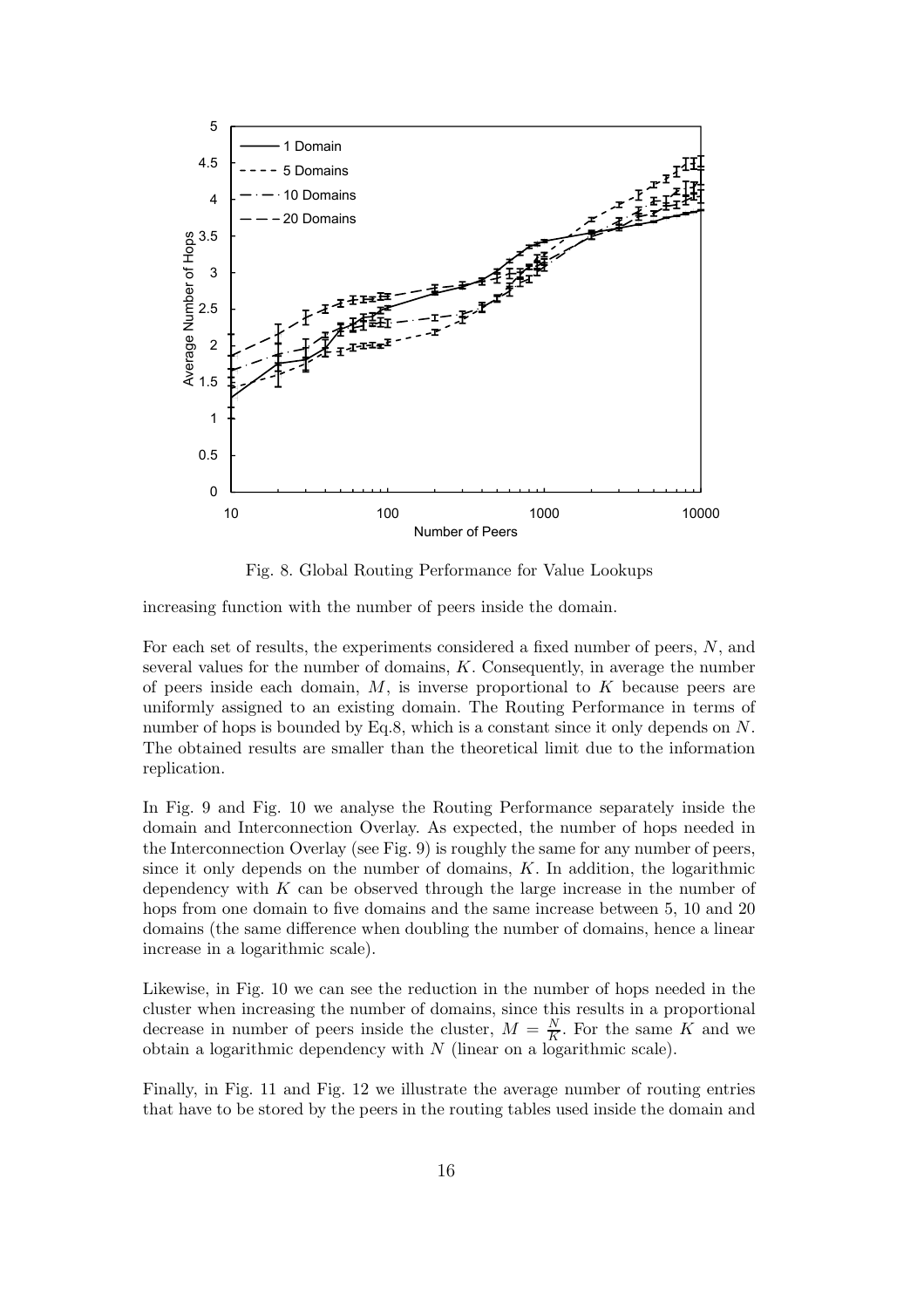

Fig. 9. Interconnection Overlay Routing Performance for Value Lookups



Fig. 10. Domain Routing Performance for Value Lookups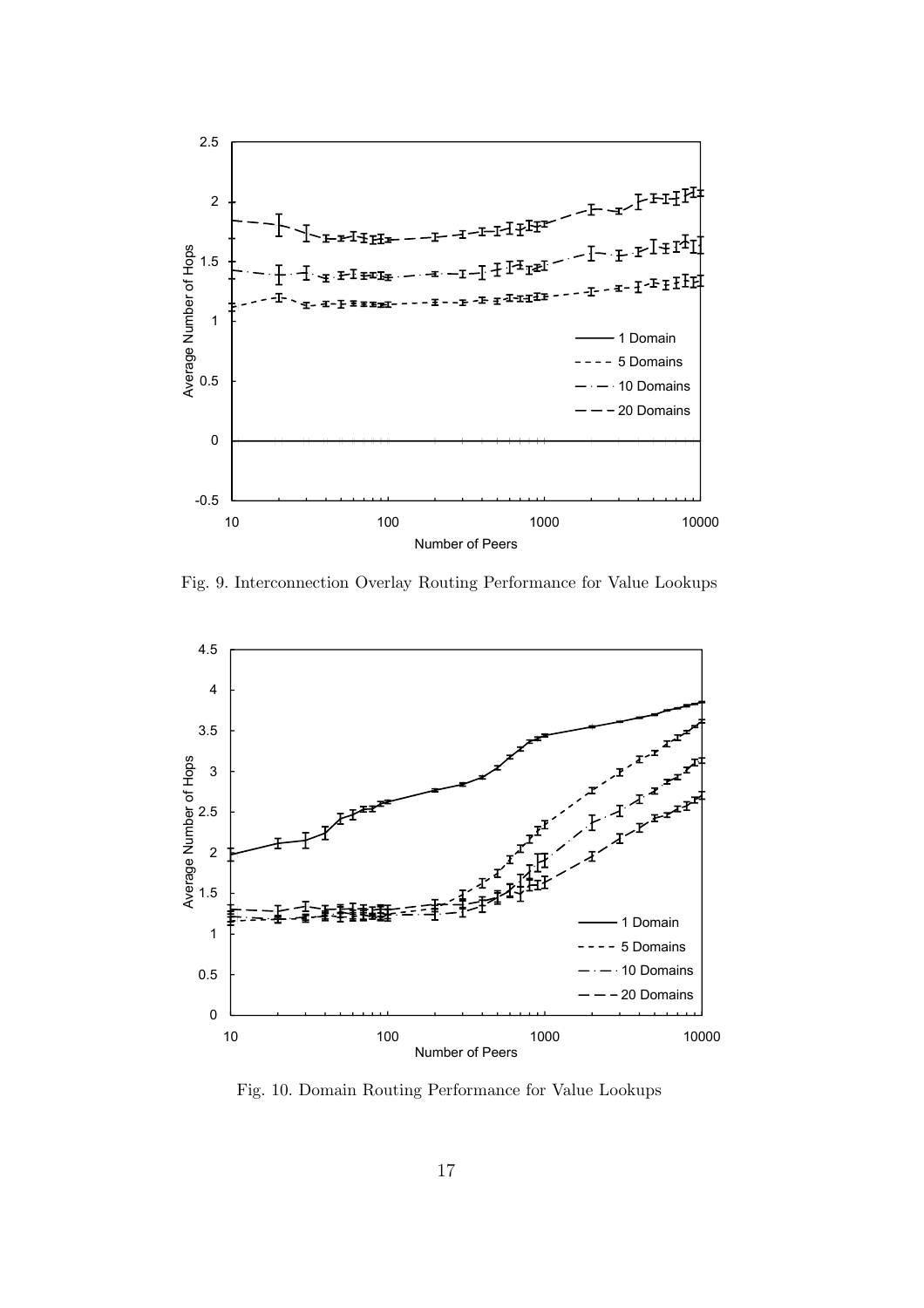

Fig. 11. Average number of entries in Interconnection Overlay routing tables

in the Interconnection Overlay, respectively. This is important since it has a direct correlation to the necessary memory that we try to reduce in the case of mobile devices and to justify our hierarchical solution. The results for a single domain (i.e. a flat overlay) serve as a reference, in which case the memory required for the Interconnection Overlay routing table of the only super-peer is zero. However, with a modest increase in the number of domains and their associated Routing State (up to 20 - see Fig. 11), we obtain a significant reduction (approximately  $50\%$ ) in the average used routing entries by the peers (see Fig. 12).

We can be observe that the number of routing entities lies between the expected value for a Kademlia node,  $entries \in [(B-1)\cdot \log_B T, k\cdot (B-1)\cdot \log_B T]$  according to [7] (where T is the number of peers in the considered overlay,  $M$  or  $K$  in our case), and have an increasing monotonic dependency with the number of peers inside a domain and in the Interconnection Overlay respectively.

## 7 Related Work on Hierarchical Overlay Networks

Peer-to-peer overlay networks usually require  $O(\log_B N)$  peer hops to reach the desired destination and  $O(\log_B N)$  routing entries to maintain the desired structure. This complexity ensures good scalability but it is desirable to further improve it, especially if the decentralised applications want to be deployed in handheld devices that have limited resources. The most representative example is VoIP.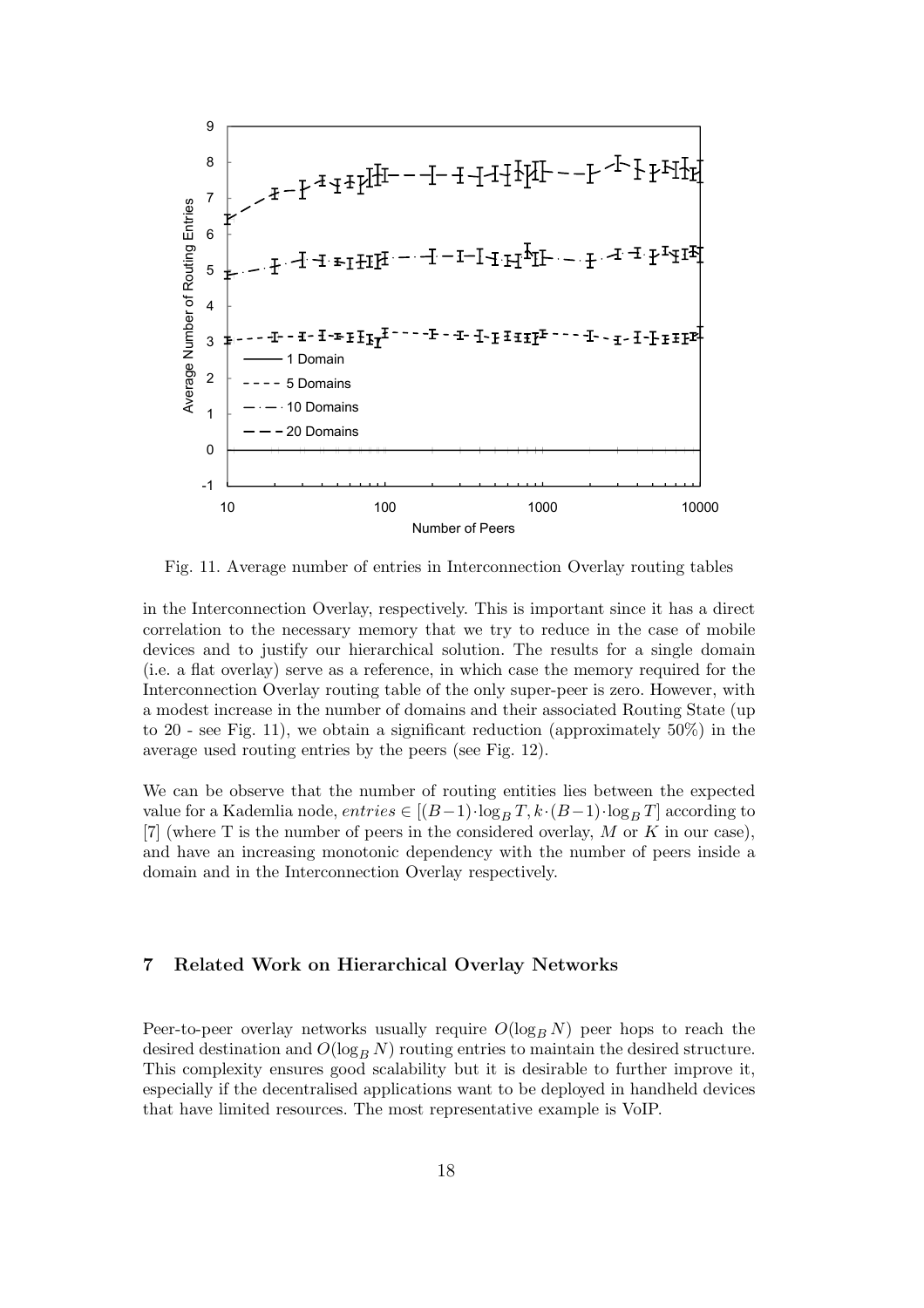

Fig. 12. Average number of entries in peers routing tables

Studies related with hierarchical overlay networks try to improve the canonical overlay networks. When a hierarchical architecture is considered, it is necessary to take into account the different trade-offs that arise with these types of architectures [29]. It is demonstrated that these architectures have benefits [30], [31] in comparison with the canonical counterparts.

One approach is to delegate all the work to super-peers [21], [22]. They maintain the overlay network and perform all the necessary actions and peers only have to register their information to their peers.

Other studies are focused on decrementing the delay in peer-to-peer overlay transactions. In [19] a low delay hierarchical overlay network based on Chord is proposed. The drawback is the high Routing State needed (memory, CPU and bandwidth) because all the peers in the overlay are attached to all the levels in a n-level hierarchy. A less aggressive design with the same objective is presented in [20] where a hierarchical structure is built with the constraint of limiting the maintenance cost to the canonical (flat) counterpart. In addition to Chord, there is also related work in hierarchical CAN architectures [32], [33].

Our approach, in a simple way, allows to build a Hierarchical Overlay Network due to the definition of the Hierarchical ID. Furthermore, since the routing in the Interconnection Overlay (based on the Prefix ID) is independent with respect to the routing in the P2PSIP domains (based on the Suffix ID), a great flexibility is given to the architecture. This flexibility comes from the fact that any overlay network can be deployed in the Interconnection Overlay or in the P2PSIP domains with independence of the deployment in any of the domains.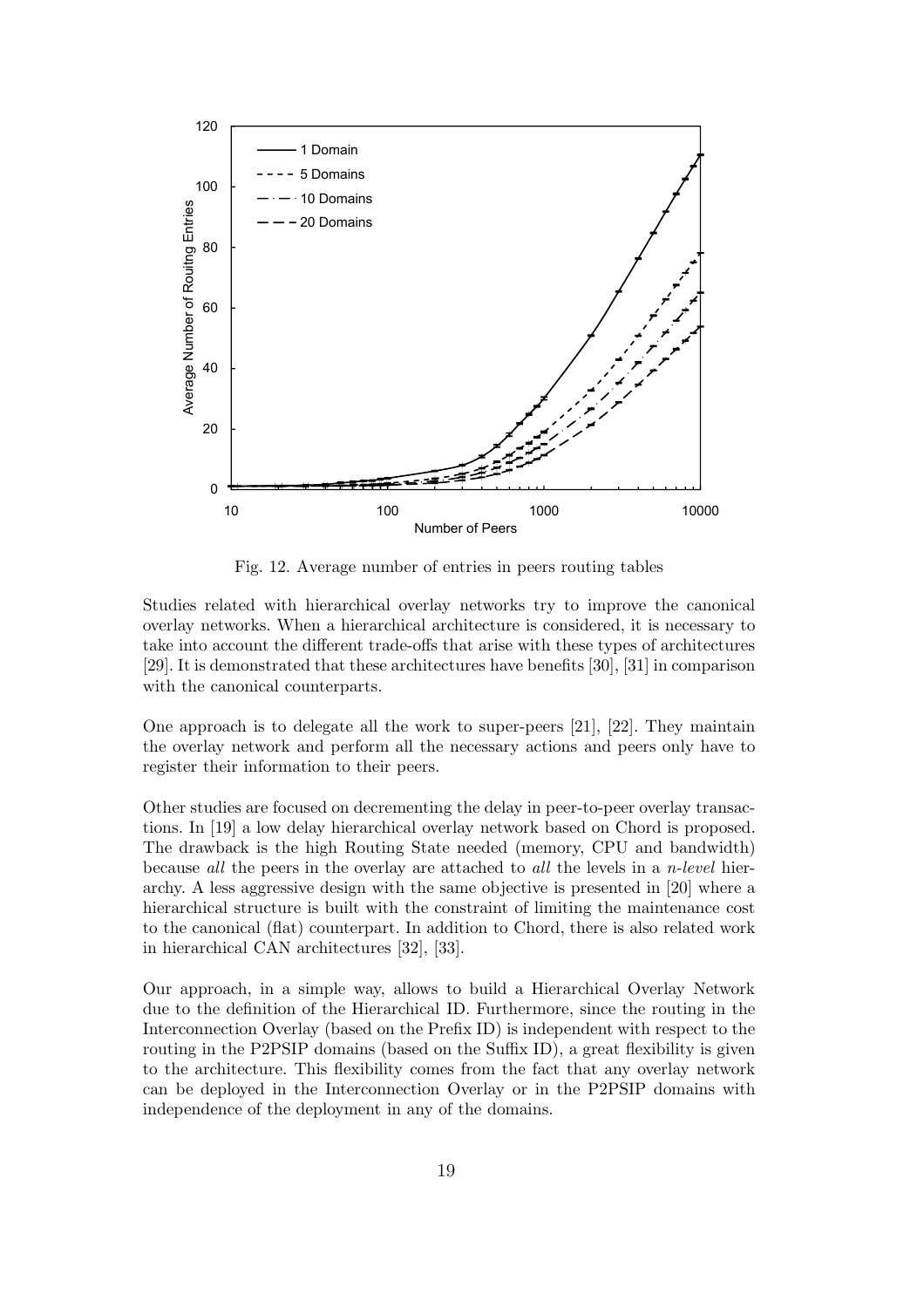Although cross-connectivity between the P2PSIP domains is obtained, peers do not get any penalty and only super-peers may get overloaded. Thus, an improvement to the previous work is obtained due to its simplicity, low cost and efficiency.

# 8 Conclusions

The objective of the H-P2PSIP architecture proposed in this paper is to enable the interconnection between different P2PSIP domains in order to support global multimedia services. This solution provides a tool for the easy development of decentralised multimedia architectures since they can provide a more scalable solution than centralised architectures. Furthermore, this decentralised architecture is suitable when central servers cannot be located in a well-known place, such as in the case of community networks.

In H-P2PSIP the peers (members of a community network) connect to their local P2PSIP domain. In each P2PSIP domain an overlay is maintained and at least one super-peer is selected to represent the domain. Between the super-peers an interconnection overlay is maintained that assures the connectivity between the different domains. The routing in each P2PSIP domain is based on a Suffix ID, while the routing in the Interconnection Overlay uses a Prefix ID. If Prefix ID=hash(example.com) and Suffix ID=hash\_a(user@example.com).

We perform an analytical study of the Routing Performance in terms of number of hops needed to locate a particular resource in the p2p overlay, proving that we obtain approximately the same values that in the flat counterpart. However, since in a hierarchical topology peers from each domain do not store any kind of routing information about peers outside their domain, we obtain a lower Routing State that is determined only by the number of peers in the domain.

Finally, we simulate the H-P2PSIP scenario using the PeerFactSim.Kom simulator [24] in order to validate the analytical model of the Routing Performance and Routing State. In order to simulate a realistic scenario, a churn has been setup according to the results in [25]. The adoption of a hierarchical architecture gives about the same Routing Performance when compared with a global flat overlay network and being much lower than the theoretical limit due to replicas stored at both domain and interconnection level. The Routing State in peers is decreased when increasing the number of domains while connectivity between all domains is still assured through the super-peers.

As future work, we would like to study the inclusion of a specific mechanism for the selection of super-peers  $([11], [16] \text{ and } [17])$  and to analyse its impact in the performance of the H-P2PSIP architecture.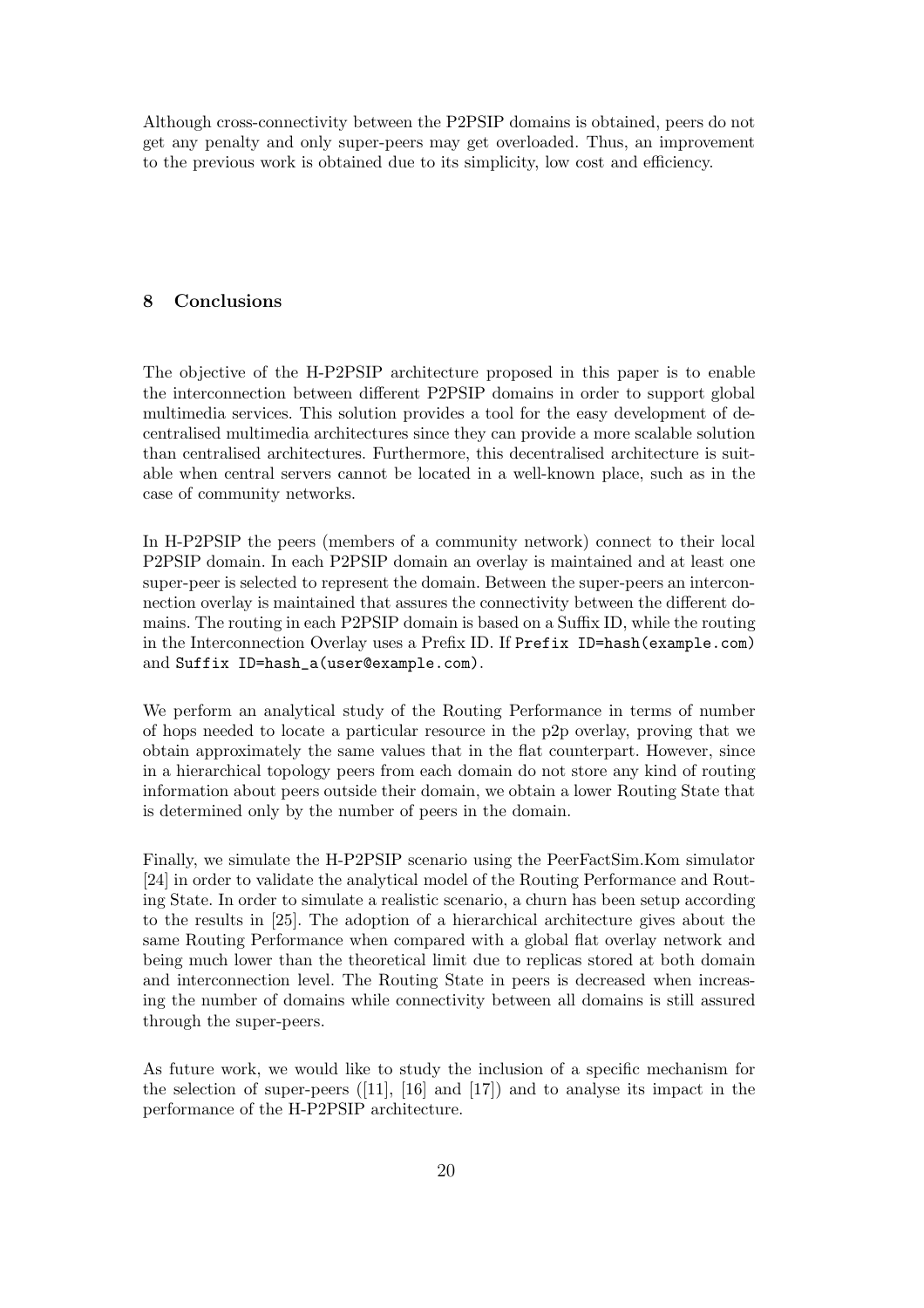## Acknowledgement

This work has been supported by the European Commission under the IST Content NoE<sup>6</sup> (FP6-2006-IST-038423), by the Regional Government of Madrid under the BioGridNet<sup>7</sup> project (CAM, S-0505/TIC-0101) and by the Ministry of Science and Innovation under the CONPARTE project (MEC, TEC2007-67966-C03-03/TCM).

## References

- [1] S. A. Baset and H. G. Schulzrinne. An analysis of the skype peer-to-peer internet telephony protocol. INFOCOM 2006. 25th IEEE International Conference on Computer Communications. Proceedings, pages 1–11, April 2006.
- [2] S. Guha, N. Daswani, and R. Jain. An experimental study of the skype peerto-peer voip system. In In IPTPS 2006, 2006.
- [3] Dario Rossi, Marco Melia, and Michela Meo. A detailed measurment of skype network traffic. In In IPTPS 2008, 2008.
- [4] J. Rosenberg, H. Schulzrinne, G. Camarillo, A. Johnston, J. Peterson, R. Sparks, M. Handley, and E. Schooler. SIP: Session Initiation Protocol. RFC 3261 (Proposed Standard), June 2002. Updated by RFCs 3265, 3853, 4320, 4916.
- [5] D. Bryan, P. Matthews, E. Shim, and D. Willis. Concepts and terminology for peer to peer sip, July 2008. Internet Draft draft-ietf-p2psip-concepts-02.txt.
- [6] C. Jennings, B. Lowekamp, E. Rescorla, S. Baset, and H. Schulzrinne. Resource location and discovery (reload), July 2008. Internet Draft draft-ietf-p2psipreload-00.txt.
- [7] P. Maymounkov and D. Mazieres. IPTPS 2002 Cambridge, MA, USA, March 7-8, 2002. Revised Papers, volume 2429/2002 of Lecture Notes in Computer Science, chapter Kademlia: A peer-to-peer information system based on the XOR metric, pages 53–65. Springer, 2002.
- [8] I. Stoica, R. Morris, D. Liben-Nowell, D.R. Karger, M.F. Kaashoek, F. Dabek, and H. Balakrishnan. Chord: A Scalable Peer-to-Peer Lookup Protocol for Internet Applications. IEEE/ACM TRANSACTIONS ON NETWORKING, 11(1), 2003.
- [9] Sylvia Ratnasamy, Paul Francis, Mark Handley, Richard Karp, and Scott Schenker. A scalable content-addressable network. In SIGCOMM '01, pages 161–172, New York, NY, USA, 2001. ACM Press.
- [10] HA Simon. The architecture of complexity. In MIT Press, editor, The Sciences of the Artificial, pages 192–229. 1981.
- [11] B. Beverly Yang and H. Garcia-Molina. Designing a super-peer network. In Data Engineering, 2003. Proceedings. 19th International Conference on, pages 49–60, 2003.
- [12] E. Marocco and D. Bryan. Interworking between p2psip overlays and conventional sip networks, March 2007. Internet Draft draft-marocco-p2psipinterwork-01.txt.

<sup>6</sup> http://www.ist-content.eu

<sup>7</sup> http://www.biogridnet.org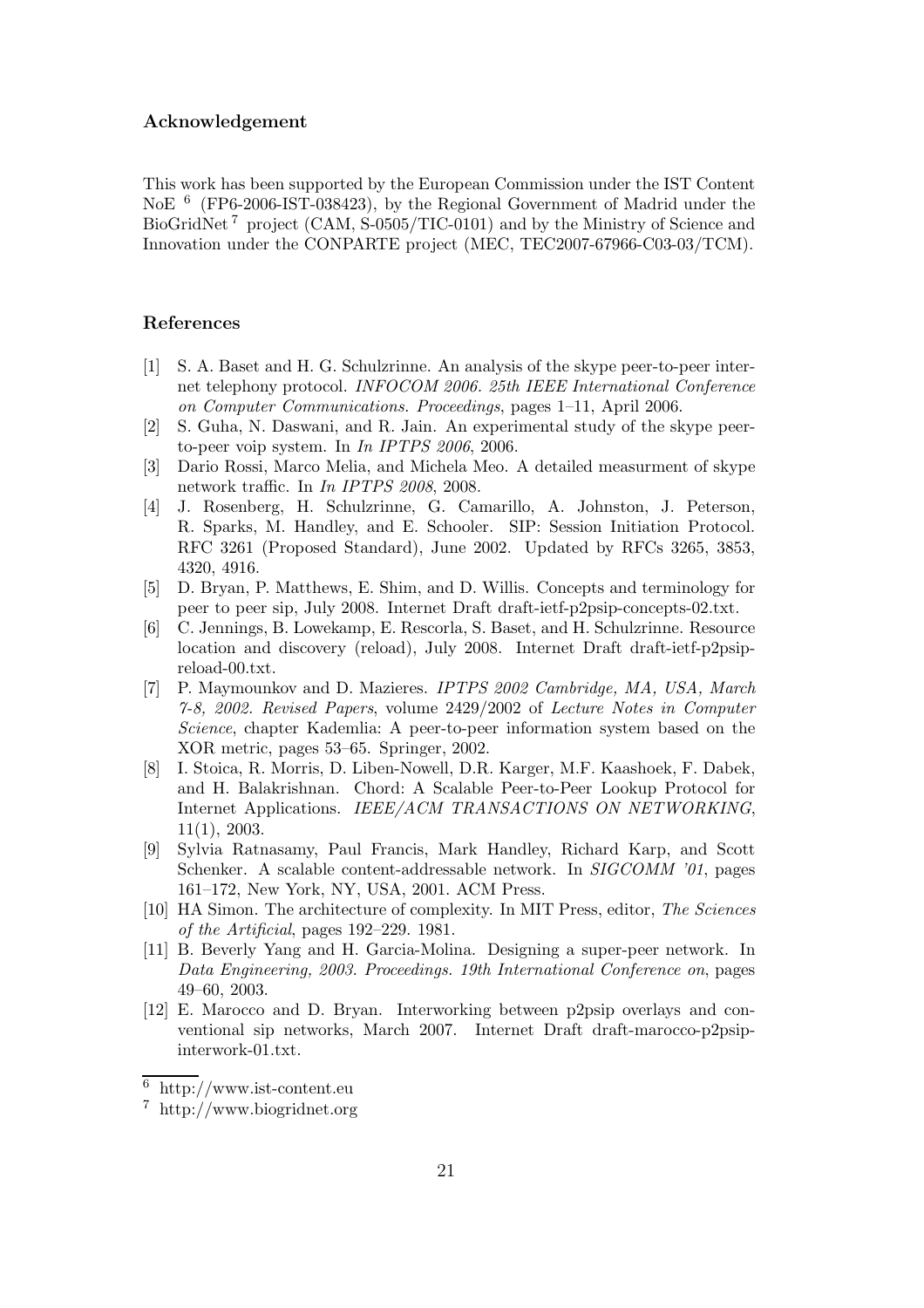- [13] T. Dierks and E. Rescorla. The Transport Layer Security (TLS) Protocol Version 1.1. RFC 4346, Internet Engineering Task Force, April 2006.
- [14] E. Rescorla and N. Modadugu. Datagram Transport Layer Security. RFC 4347, Internet Engineering Task Force, April 2006.
- [15] J. Rosenberg. Interactive connectivity establishment (ice): A protocol for network address translator (nat) traversal for offer/answer protocols, October 2007. Internet Draft draft-ietf-mmusic-ice-19.txt.
- [16] Su-Hong Min, J. Holliday, and Dong-Sub Cho. Optimal super-peer selection for large-scale p2p system. In Hybrid Information Technology, 2006. ICHIT'06. Vol 2. International Conference on, volume 2, pages 588–593, 2006.
- [17] A. T. Mizrak, Yuchung Cheng, Vineet Kumar, and S. Savage. Structured superpeers: leveraging heterogeneity to provide constant-time lookup. In Internet Applications. WIAPP 2003. Proceedings., pages 104–111, 2003.
- [18] Eng Keong Lua, J. Crowcroft, M. Pias, R. Sharma, and S. Lim. A survey and comparison of peer-to-peer overlay network schemes. Communications Surveys & Tutorials, IEEE, 7(2):72–93, 2005.
- [19] Zhiyong Xu, Rui Min, and Yiming Hu. Hieras: a dht based hierarchical p2p routing algorithm. In Parallel Processing, 2003. Proceedings. 2003 International Conference on, 2003.
- [20] P. Ganesan, K. Gummadi, and H. Garcia-Molina. Canon in g major: designing dhts with hierarchical structure. In Distributed Computing Systems, 2004. Proceedings. 24th International Conference on, pages 263–272, 2004.
- [21] Luis Garces-Erice, Ernst W. Biersack, Keith W. Ross, Pascal A. Felber, and Guillaume Urvoy-Keller. Hierarchical p2p systems. In Proceedings of ACM/IFIP International Conference on Parallel and Distributed Computing (Euro-Par), 2003.
- [22] S. Zoels, Z. Despotovic, and W. Kellerer. Cost-based analysis of hierarchical dht design. In Peer-to-Peer Computing, 2006. P2P 2006. Sixth IEEE International Conference on, pages 233–239, 2006.
- [23] Isaias Martinez-Yelmo, Ruben Cuevas, Carmen Guerrero, and Andreas Mauthe. Routing performance in hierarchical dht-based overlay networks. In In Proceedings on 16th Euromicro International Conference on Parallel, Distributed and network-based Processing, Feb. 2008.
- [24] V. Darlagiannis, A. Mauthe, N. Liebau, and R. Steinmetz. An Adaptable, Rolebased Simulator for P2P Networks. Proceedings of the International Conference on Modeling, Simulation and Visualization Methods, pages 52–59, 2004.
- [25] Moritz Steiner, Taoufik En-Najjary, and Ernst W. Biersack. A global view of kad. In IMC '07: Proceedings of the 7th ACM SIGCOMM conference on Internet measurement, pages 117–122, New York, NY, USA, 2007. ACM.
- [26] Moritz Steiner, Taoufik En-Najjary, and Ernst W. Biersack. Exploiting kad: possible uses and misuses. SIGCOMM Comput. Commun. Rev., 37(5):65–70, 2007.
- [27] Moritz Steiner, Ernst W Biersack, and Taoufik En Najjary. Actively monitoring peers in KAD. In IPTPS'07, 6th International Workshop on Peer-to-Peer Systems, February 26-27, 2007, Bellevue, USA, Feb 2007.
- [28] Moritz Steiner, Taoufik En Najjary, and Ernst W Biersack. Analyzing peer behavior in KAD. Technical Report EURECOM+2358, Institut Eurecom, France, Oct 2007.
- [29] Vasilios Darlagiannis, Andreas Mauthe, and Ralf Steinmetz. Overlay Design Mechanisms for Heterogeneous, Large Scale, Dynamic P2P Systems. Journal of